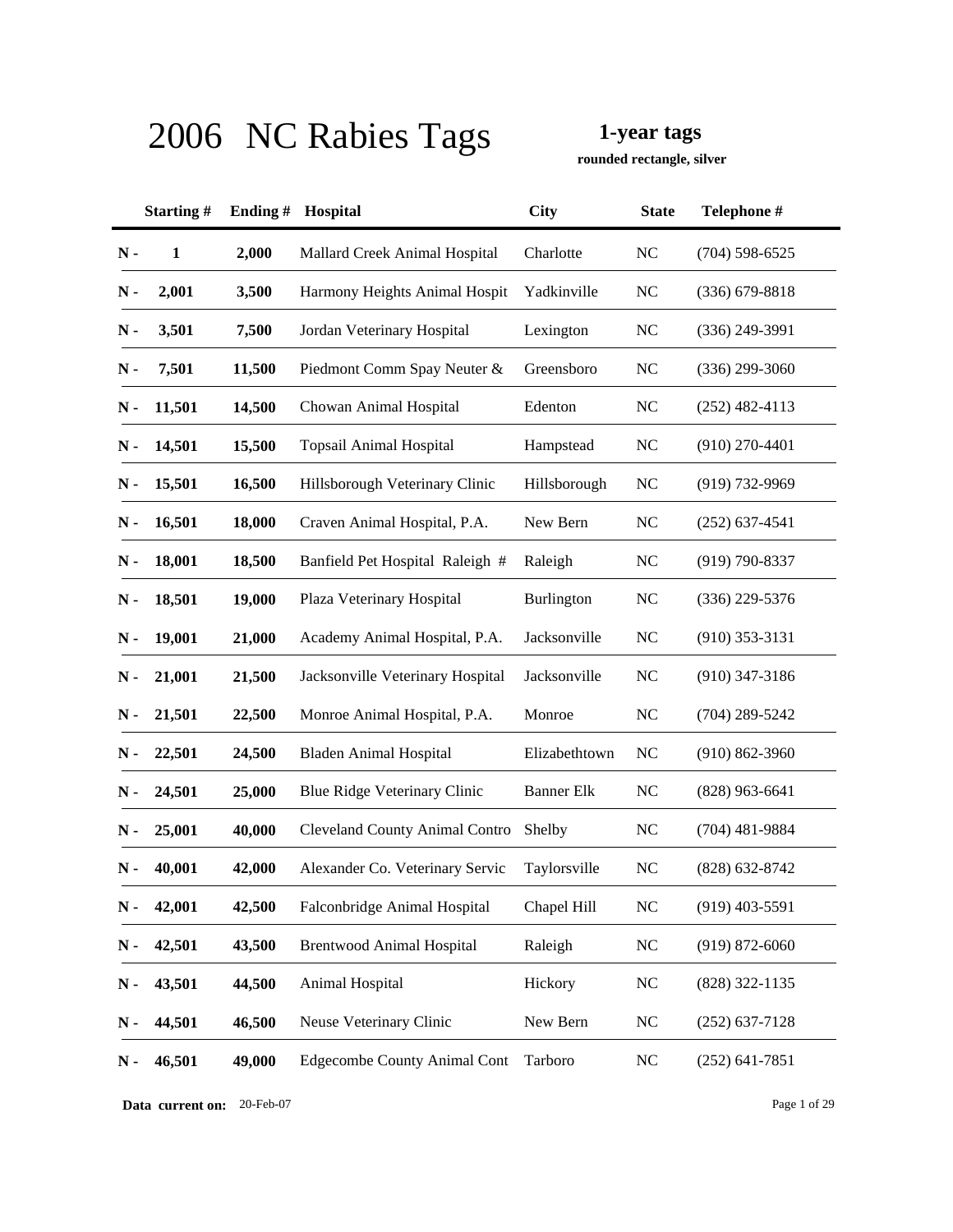**rounded rectangle, silver**

|       | Starting# | Ending# | Hospital                                 | <b>City</b>       | <b>State</b> | Telephone #        |
|-------|-----------|---------|------------------------------------------|-------------------|--------------|--------------------|
| $N -$ | 49,001    | 53,000  | Tri-County Veterinary Service, P. Graham |                   | <b>NC</b>    | $(336)$ 376-6838   |
| N -   | 53,001    | 53,500  | Crossroads Animal Hospital, P.A. Dallas  |                   | NC           | $(704)$ 922-7607   |
| $N -$ | 53,501    | 54,500  | Independence Veterinary Clinic           | Charlotte         | <b>NC</b>    | $(704)$ 841-1313   |
| N -   | 54,501    | 57,000  | Havelock Animal Hospital, Inc.           | Havelock          | <b>NC</b>    | $(252)$ 447-7119   |
| N-    | 57,001    | 58,500  | Porters Neck Veterinary Hospital         | Wilmington        | <b>NC</b>    | $(910) 686 - 6297$ |
| N -   | 58,501    | 59,000  | Tysor Veterinary Clinic                  | Siler City        | <b>NC</b>    | $(919) 742 - 3646$ |
| N -   | 59,001    | 59,500  | <b>Plantation Animal Hospital</b>        | Matthews          | <b>NC</b>    | $(704)$ 841-2225   |
| N-    | 59,501    | 62,000  | Long Animal Hospital                     | Charlotte         | <b>NC</b>    | $(704)$ 523-2996   |
| N-    | 62,001    | 63,500  | Quail Roost Veterinary Hospital          | Rougemont         | <b>NC</b>    | $(919)$ 471-4103   |
| N-    | 63,501    | 65,000  | Heritage Animal Hospital                 | Wake Forest       | <b>NC</b>    | $(919)$ 453-1112   |
| N-    | 65,001    | 65,500  | Chatham Animal Hospital, Inc.            | Cary              | <b>NC</b>    | $(919)$ 469-8114   |
| N-    | 65,501    | 66,000  | <b>Alexander County Animal Contr</b>     | Taylorsville      | <b>NC</b>    | $(828)$ 632-1199   |
| N-    | 66,001    | 67,500  | Animal Center of Moore County            | Carthage          | <b>NC</b>    | $(910)$ 947-2858   |
| N -   | 67,501    | 70,500  | Asheville Humane Society                 | Asheville         | <b>NC</b>    | (828) 253-6807     |
| N -   | 70,501    | 72,000  | East Bend Animal Clinic                  | East Bend         | <b>NC</b>    | $(336)$ 699-8344   |
| N -   | 72,001    | 73,000  | Central Carolina Veterinary Hosp         | <b>Burlington</b> | <b>NC</b>    | $(336)$ 229-0060   |
| Ν.    | 73,001    | 74,000  | Lake Norman Animal Hospital, P           | Mooresville       | <b>NC</b>    | $(704)$ 664-7387   |
| $N -$ | 74,001    | 76,000  | Granville Co Animal Control              | Oxford            | <b>NC</b>    | $(919) 693 - 6749$ |
| $N -$ | 76,001    | 76,500  | Animal Hospital of Peak Plaza            | Apex              | <b>NC</b>    | $(919)$ 362-0515   |
| $N -$ | 76,501    | 77,500  | Charlotte Veterinary Clinic, P.A.        | Charlotte         | <b>NC</b>    | $(704) 537 - 2272$ |
| $N -$ | 77,501    | 79,500  | Mint Hill Animal Hospital, P.A.          | Mint Hill         | <b>NC</b>    | $(704) 545 - 3422$ |
| $N -$ | 79,501    | 101,500 | New Hanover County Animal Co             | Wilmington        | <b>NC</b>    | $(910)$ 341-4197   |

**Data current on:** 20-Feb-07 Page 2 of 29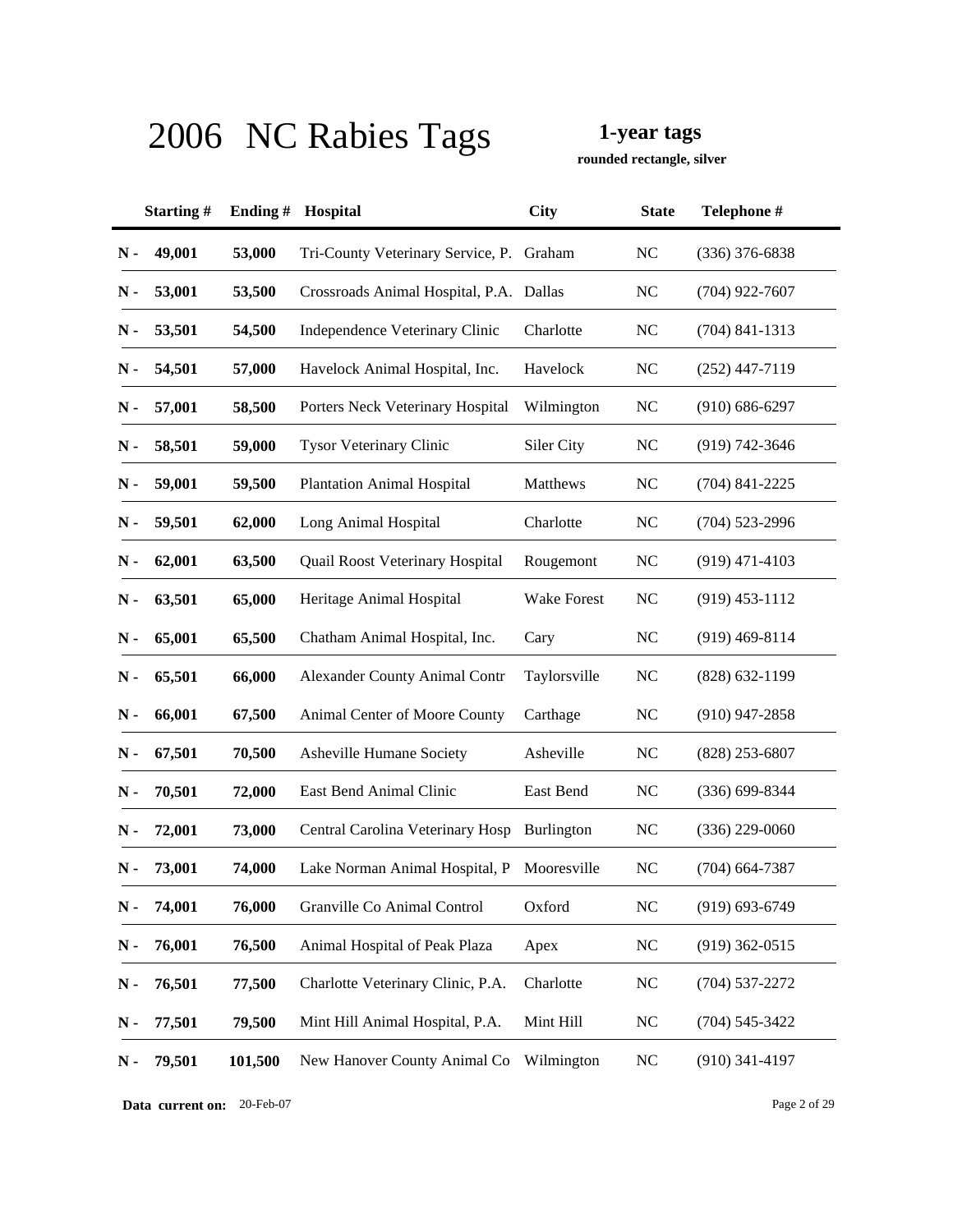**rounded rectangle, silver**

|               | Starting#     | Ending# | Hospital                                  | <b>City</b>          | <b>State</b> | Telephone #        |
|---------------|---------------|---------|-------------------------------------------|----------------------|--------------|--------------------|
| $N -$         | 101,501       | 102,500 | Magnolia Animal Hospital                  | Raleigh              | <b>NC</b>    | $(919) 873 - 9190$ |
| N -           | 102,501       | 103,500 | Durham Animal Hospital                    | Durham               | <b>NC</b>    | $(919)$ 471-1579   |
| N -           | 103,501       | 105,500 | Timberlyne Animal Clinic, Inc.            | Chapel Hill          | <b>NC</b>    | $(919)$ 968-3047   |
|               | $N - 105,501$ | 107,500 | Banfield Pet Hospital White Oak           | Garner               | <b>NC</b>    | (919) 771-2344     |
| N -           | 107,501       | 108,000 | Triangle Veterinary Hospital, Inc. Durham |                      | <b>NC</b>    | $(919)$ 489-2391   |
| N -           | 108,001       | 110,000 | Alamance Veterinary Hospital              | Burlington           | <b>NC</b>    | $(336)$ 228-1773   |
|               | $N - 110,001$ | 110,500 | Foothills Humane Society                  | Columbus             | <b>NC</b>    | $(828) 863 - 4444$ |
|               | $N - 110,501$ | 112,500 | Forsyth County Animal Shelter             | <b>Winston Salem</b> | NC           | $(336)$ 703-2482   |
| N -           | 112,501       | 113,000 | North Wayne Animal Hospital               | Pikeville            | <b>NC</b>    | $(919)$ 242-6044   |
| N -           | 113,001       | 114,500 | Appalachian-New River Veter. A            | Boone                | <b>NC</b>    | $(828)$ 264-5621   |
| N -           | 114,501       | 115,500 | <b>Banfield Pet Hospital Matthews</b>     | Matthews             | <b>NC</b>    | $(704)$ 847-7001   |
| $N -$         | 115,501       | 116,000 | Gandy Animal Hospital                     | Rockingham           | <b>NC</b>    | $(910)$ 997-2518   |
| N -           | 116,001       | 116,500 | China Grove Animal Hospital               | China Grove          | <b>NC</b>    | $(704)$ 857-1017   |
| N -           | 116,501       | 117,500 | Providence Veterinary Associates          | Charlotte            | <b>NC</b>    | $(704) 542 - 0049$ |
|               | $N - 117,501$ | 118,000 | <b>Tyrrell County Animal Control</b>      | Columbia             | <b>NC</b>    | $(252)$ 766-1069   |
|               | $N - 118,001$ | 121,500 | Leland Veterinary Hospital                | Leland               | <b>NC</b>    | $(910)$ 371-3440   |
| N -           | 121,501       | 122,500 | Onslow Animal Hospital, Inc.              | Jacksonville         | <b>NC</b>    | $(910)$ 347-1219   |
| N -           | 122,501       | 124,500 | Pasquotank Animal Hospital                | Elizabeth City       | <b>NC</b>    | $(252)$ 264-3371   |
| $N -$         | 124,501       | 125,000 | Spring Forest Animal Hospital, I          | Raleigh              | <b>NC</b>    | $(919) 878 - 7387$ |
| $N -$         | 125,001       | 126,000 | West Hills Veterinary Centre, Inc         | Henderson            | <b>NC</b>    | $(252)$ 438-7163   |
| $N -$         | 126,001       | 127,000 | Leesville Animal Hospital                 | Raleigh              | <b>NC</b>    | $(919) 870 - 7000$ |
| $\mathbf N$ - | 127,001       | 129,000 | Animal Care Center of New Bern            | New Bern             | <b>NC</b>    | $(252)$ 636-5040   |

**Data current on:** 20-Feb-07 Page 3 of 29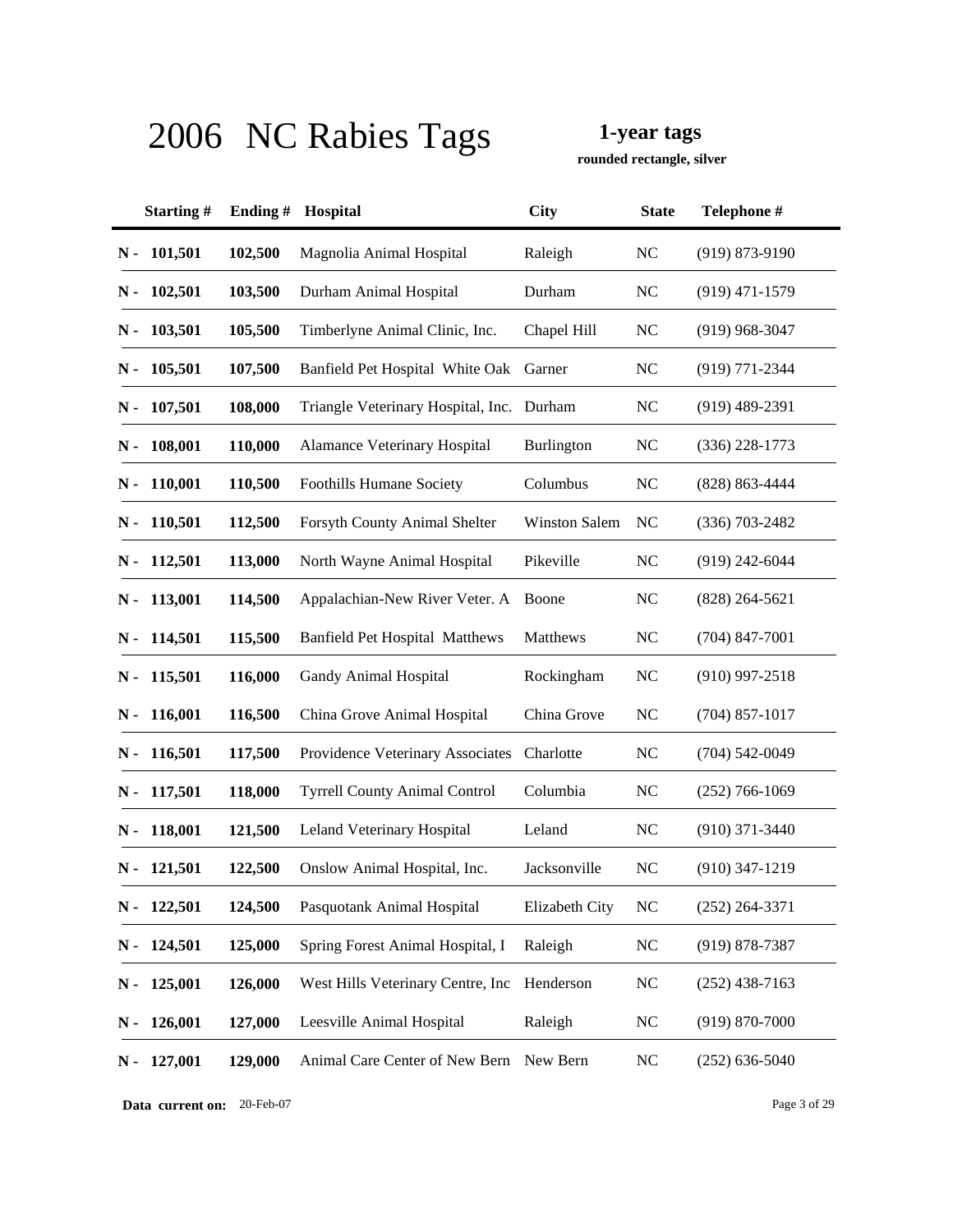**rounded rectangle, silver**

|               | Starting#     | Ending# | Hospital                                    | <b>City</b>          | <b>State</b> | Telephone #        |
|---------------|---------------|---------|---------------------------------------------|----------------------|--------------|--------------------|
| $N -$         | 129,001       | 130,000 | <b>Iredell County Animal Control</b>        | Statesville          | <b>NC</b>    | $(704)$ 878-5424   |
| N -           | 130,001       | 133,500 | Southeastern Veterinary Hospital, Lumberton |                      | NC           | $(910) 739 - 9411$ |
| N -           | 133,501       | 134,000 | <b>Jones County Health Dept</b>             | Trenton              | <b>NC</b>    | $(252)$ 448-9111   |
|               | $N - 134,001$ | 134,500 | Randall Veterinary Hospital                 | Mooresville          | <b>NC</b>    | $(704)$ 662-8586   |
| N -           | 134,501       | 136,000 | Timbercreek Veterinary Hospital             | Jonesville           | <b>NC</b>    | $(336) 526 - 6013$ |
| N -           | 136,001       | 137,500 | Seaside Animal Care, P. A.                  | Calabash             | <b>NC</b>    | $(910)$ 579-5550   |
|               | N - 137,501   | 138,500 | <b>Union County Animal Services B</b>       | Monroe               | <b>NC</b>    | $(704)$ 283-2308   |
| N -           | 138,501       | 148,500 | Nash County Animal Control                  | Nashville            | <b>NC</b>    | $(252)$ 459-9855   |
| N -           | 148,501       | 150,500 | Abri Veterinary Hospital, Inc.              | Winston-Salem        | NC           | $(336)$ 785-9228   |
| N-            | 150,501       | 151,000 | Banfield Pet Hospital of Apex #             | Apex                 | <b>NC</b>    | $(919)$ 387-0954   |
| N -           | 151,001       | 153,500 | Rea Road Animal Hospital                    | Charlotte            | <b>NC</b>    | $(704)$ 544-6313   |
| $N -$         | 153,501       | 154,000 | Pineville Animal Hospital                   | Pineville            | <b>NC</b>    | $(704)$ 552-2005   |
| N -           | 154,001       | 156,500 | Banfield Pet Hospital Charlotte #           | Charlotte            | <b>NC</b>    | $(704)$ 599-3488   |
| $N -$         | 156,501       | 158,000 | Clear Creek Animal Hospital, P.             | Charlotte            | <b>NC</b>    | $(704)$ 537-8405   |
| N -           | 158,001       | 160,000 | Mills River Animal Clinic                   | Horse Shoe           | <b>NC</b>    | $(828) 891 - 9685$ |
| N -           | 160,001       | 160,500 | Weaverville Animal Clinic                   | Weaverville          | <b>NC</b>    | $(828)$ 658-2431   |
| N -           | 160,501       | 161,000 | <b>Stewart's Mountain View Animal</b>       | Spruce Pine          | <b>NC</b>    | $(828)$ 765-7059   |
| N -           | 161,001       | 167,000 | Johnston County Animal Control Smithfield   |                      | <b>NC</b>    | (919) 934-8474     |
| $N -$         | 167,001       | 169,000 | Academy Animal Hospital of Lau Laurinburg   |                      | <b>NC</b>    | $(910)$ 276-6068   |
| $N -$         | 169,001       | 169,500 | St. Francis Hospital for Animals            | Charlotte            | NC           | $(704)$ 527-2030   |
| $\mathbf N$ - | 169,501       | 170,500 | Forsyth County Health Dept                  | <b>Winston Salem</b> | <b>NC</b>    | $(336)$ 703-3149   |
| $\mathbf N$ - | 170,501       | 171,500 | Ansede Animal Hospital                      | Raleigh              | NC           | $(919)$ 661-1515   |

**Data current on:** 20-Feb-07 Page 4 of 29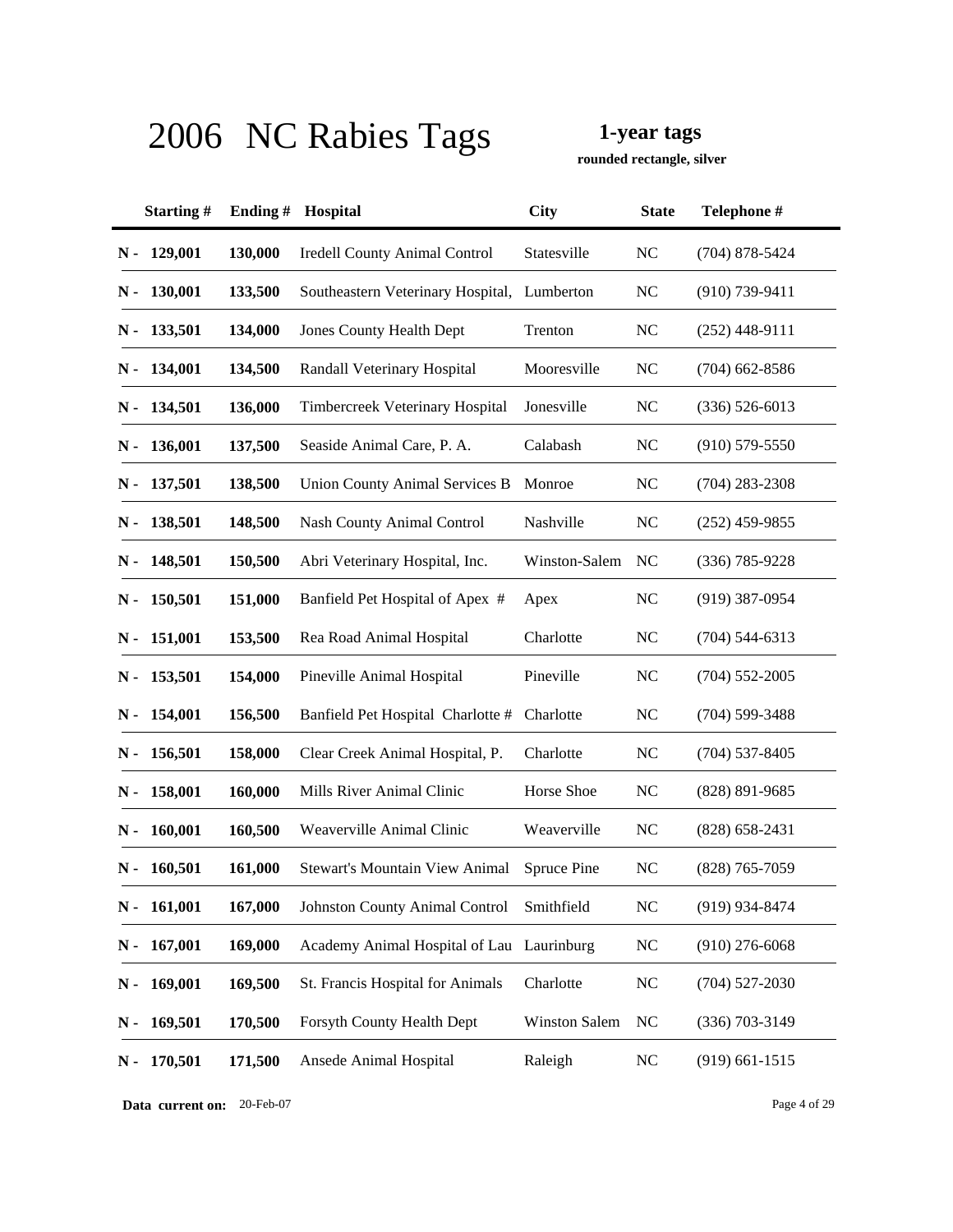**rounded rectangle, silver**

|       | Starting#     | Ending# | Hospital                          | <b>City</b>   | <b>State</b>   | Telephone #        |
|-------|---------------|---------|-----------------------------------|---------------|----------------|--------------------|
| $N -$ | 171,501       | 172,500 | Midway Animal Clinic              | Winston-Salem | NC             | $(336) 764 - 5000$ |
| N -   | 172,501       | 173,500 | Bowman Animal Clinic, Inc.        | Raleigh       | <b>NC</b>      | $(919)$ 847-6216   |
| N -   | 173,501       | 174,500 | Lewis Veterinary Clinic, P.A.     | Stoneville    | <b>NC</b>      | $(336)$ 623-1953   |
|       | N - 174,501   | 180,500 | Banfield Pet Hospital Wilmingto   | Wilmington    | <b>NC</b>      | $(910)$ 796-0401   |
| N -   | 180,501       | 181,000 | Eno Animal Hospital               | Durham        | <b>NC</b>      | $(919)$ 471-0308   |
| N -   | 181,001       | 185,000 | Brown Creek Animal Hospital       | Polkton       | <b>NC</b>      | $(704)$ 272-5500   |
|       | $N - 185,001$ | 187,000 | Waxhaw Animal Hospital            | Waxhaw        | <b>NC</b>      | $(704)$ 843-2269   |
|       | $N - 187,001$ | 188,500 | Caswell Veterinary Service        | Yanceyville   | <b>NC</b>      | $(336) 694 - 6321$ |
| N -   | 188,501       | 190,000 | Hayes Barton Animal Hospital      | Raleigh       | <b>NC</b>      | $(919)$ 833-2666   |
| N -   | 190,001       | 192,500 | Robinson Veterinary Clinic        | Newton        | <b>NC</b>      | (828) 294-2900     |
| N -   | 192,501       | 193,000 | Village Animal Hospital           | Mooresville   | <b>NC</b>      | $(704)$ 660-9663   |
| N -   | 193,001       | 194,000 | <b>Fuquay Veterinary Hospital</b> | Fuquay-Varina | <b>NC</b>      | $(919) 552 - 7200$ |
| N -   | 194,001       | 195,500 | Oak Island Animal Hospital        | Oak Island    | <b>NC</b>      | $(910)$ 278-7575   |
| N -   | 195,501       | 197,000 | Quail Corners An Hosp & 24-Hr     | Raleigh       | <b>NC</b>      | (919) 876-0739     |
| N -   | 197,001       | 198,000 | Steele Creek Animal Hospital, In  | Charlotte     | <b>NC</b>      | $(704)$ 588-4400   |
|       | N - 198,001   | 199,000 | Leonard-Sykes Hospital For Pets   | Wilmington    | <b>NC</b>      | $(910) 791 - 8426$ |
| N -   | 199,001       | 199,500 | Dr Shannon Jennings               | Warsaw        | N <sub>C</sub> | $(910)$ 293-3434   |
| $N -$ | 199,501       | 201,500 | Fox Run Veterinary Services       | Asheville     | <b>NC</b>      | $(828) 645 - 2908$ |
| $N -$ | 201,501       | 203,000 | Tar River Veterinary Hospital     | Franklinton   | <b>NC</b>      | $(919)$ 494-5500   |
| $N -$ | 203,001       | 203,500 | Wake Forest Animal Hospital       | Wake Forest   | N <sub>C</sub> | $(919)$ 556-1000   |
| $N -$ | 203,501       | 205,000 | Polk County Animal Control        | Columbus      | <b>NC</b>      | $(828) 894 - 3001$ |
| $N -$ | 205,001       | 206,000 | Thomasville Veterinary Hospital,  | Thomasville   | <b>NC</b>      | $(336)$ 475-9119   |

**Data current on:** 20-Feb-07 Page 5 of 29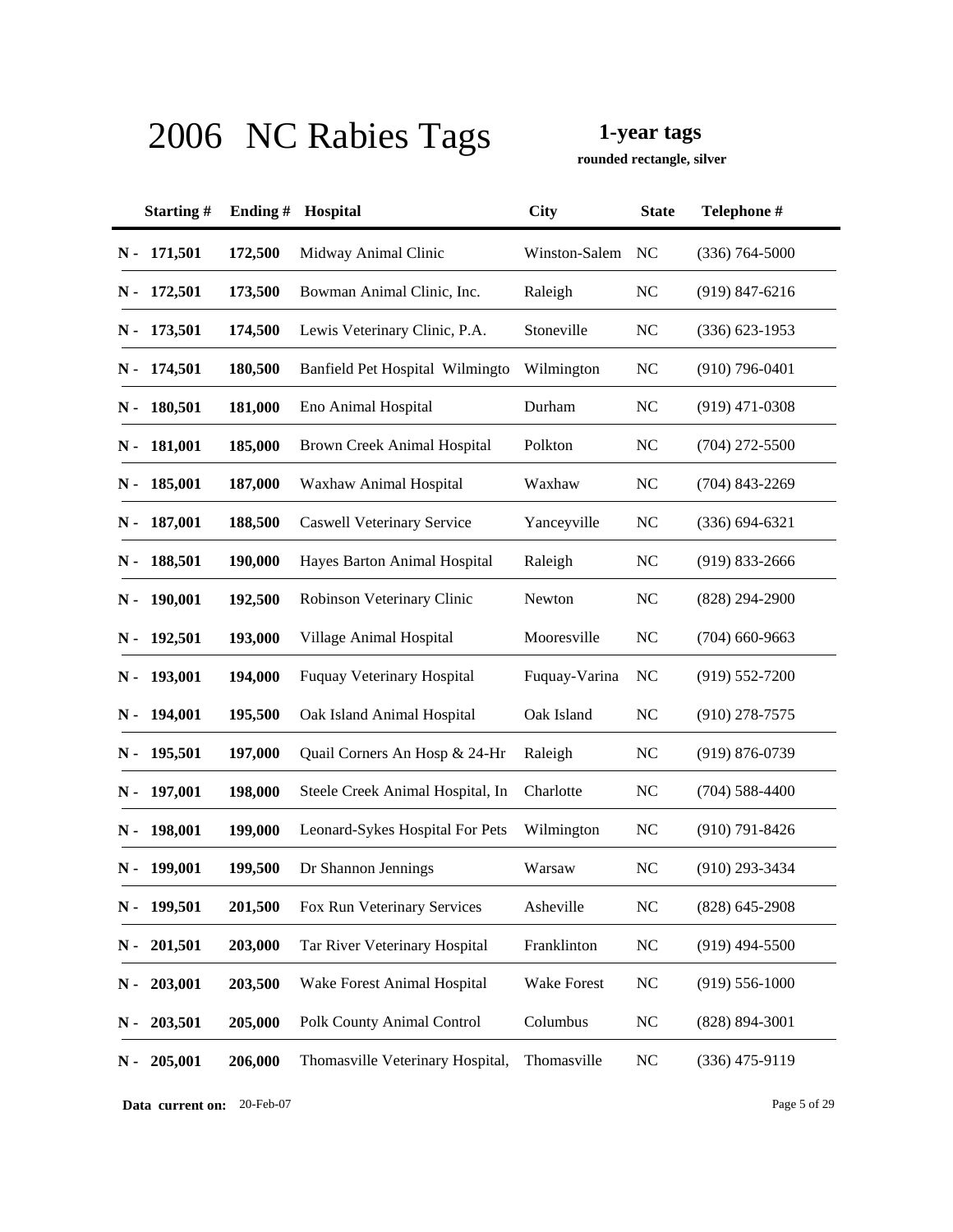**rounded rectangle, silver**

|       | Starting#     | Ending# | Hospital                                    | <b>City</b>        | <b>State</b> | Telephone #        |
|-------|---------------|---------|---------------------------------------------|--------------------|--------------|--------------------|
| $N -$ | 206,001       | 207,000 | Hidden Valley Animal Clinic and             | Raleigh            | <b>NC</b>    | $(919)$ 847-9396   |
| N -   | 207,001       | 208,000 | Cat Care Veterinary Clinic                  | Morrisville        | <b>NC</b>    | $(919)$ 380-2737   |
| N -   | 208,001       | 210,000 | <b>Foothills Animal Clinic</b>              | <b>Forest City</b> | <b>NC</b>    | $(828)$ 248-2168   |
|       | $N - 210,001$ | 212,000 | <b>Ironton Animal Hospital</b>              | Iron Station       | <b>NC</b>    | $(704) 732 - 4424$ |
|       | $N - 212,001$ | 217,000 | Spay Neuter Assistance Program              | New Hill           | <b>NC</b>    | $(919) 783 - 7627$ |
|       | $N - 217,001$ | 219,000 | James Animal Hospital, P.A.                 | Salisbury          | <b>NC</b>    | $(704)$ 636-1100   |
|       | $N - 219,001$ | 220,500 | <b>Brunswick Animal Hospital</b>            | Supply             | NC           | $(910)$ 754-8165   |
| N -   | 220,501       | 222,500 | Cherryville Animal Hospital                 | Cherryville        | <b>NC</b>    | $(704)$ 435-5475   |
| N -   | 222,501       | 223,000 | Mayfair Animal Hospital                     | Cary               | <b>NC</b>    | $(919)$ 467-6146   |
| N -   | 223,001       | 225,000 | Vets for Pets Animal Hospital of            | Dunn               | <b>NC</b>    | $(910) 892 - 3540$ |
| N -   | 225,001       | 226,000 | Elkin Veterinary Clinic                     | Elkin              | <b>NC</b>    | $(336) 835 - 1853$ |
| N -   | 226,001       | 227,000 | Highlands-Cashiers Animal Clini             | Highlands          | <b>NC</b>    | $(828) 526 - 5206$ |
| N -   | 227,001       | 229,500 | Healthy Petz Veterinary Clinic              | Morganton          | <b>NC</b>    | (828) 437-4524     |
| N -   | 229,501       | 231,000 | Peachtree Veterinary Hospital               | Murphy             | <b>NC</b>    | $(828)$ 837-2396   |
| N -   | 231,001       | 237,000 | <b>United Animal Coalition</b>              | Greensboro         | <b>NC</b>    | $(336)$ 297-5020   |
| N -   | 237,001       | 238,000 | Sardis Animal Clinic                        | Charlotte          | <b>NC</b>    | $(704)$ 847-4796   |
| N -   | 238,001       | 239,500 | Franklin Animal Clinic                      | Louisburg          | <b>NC</b>    | $(919)$ 496-2638   |
| $N -$ | 239,501       | 242,500 | Carrboro Plaza Veterinary Clinic, Carrboro  |                    | <b>NC</b>    | $(919)$ 929-0031   |
| $N -$ | 242,501       | 244,000 | Guilford Co Env Health, Attn Bar Greensboro |                    | <b>NC</b>    | $(336)$ 641-4812   |
| $N -$ | 244,001       | 244,500 | <b>Garner Animal Hospital</b>               | Garner             | <b>NC</b>    | $(919)$ 772-0404   |
| $N -$ | 244,501       | 246,000 | Halifax County Health Dept                  | Halifax            | <b>NC</b>    | $(252) 583 - 6651$ |
| $N -$ | 246,001       | 246,500 | 70 West Veterinary Hospital                 | Havelock           | <b>NC</b>    | $(252)$ 447-9525   |

**Data current on:** 20-Feb-07 Page 6 of 29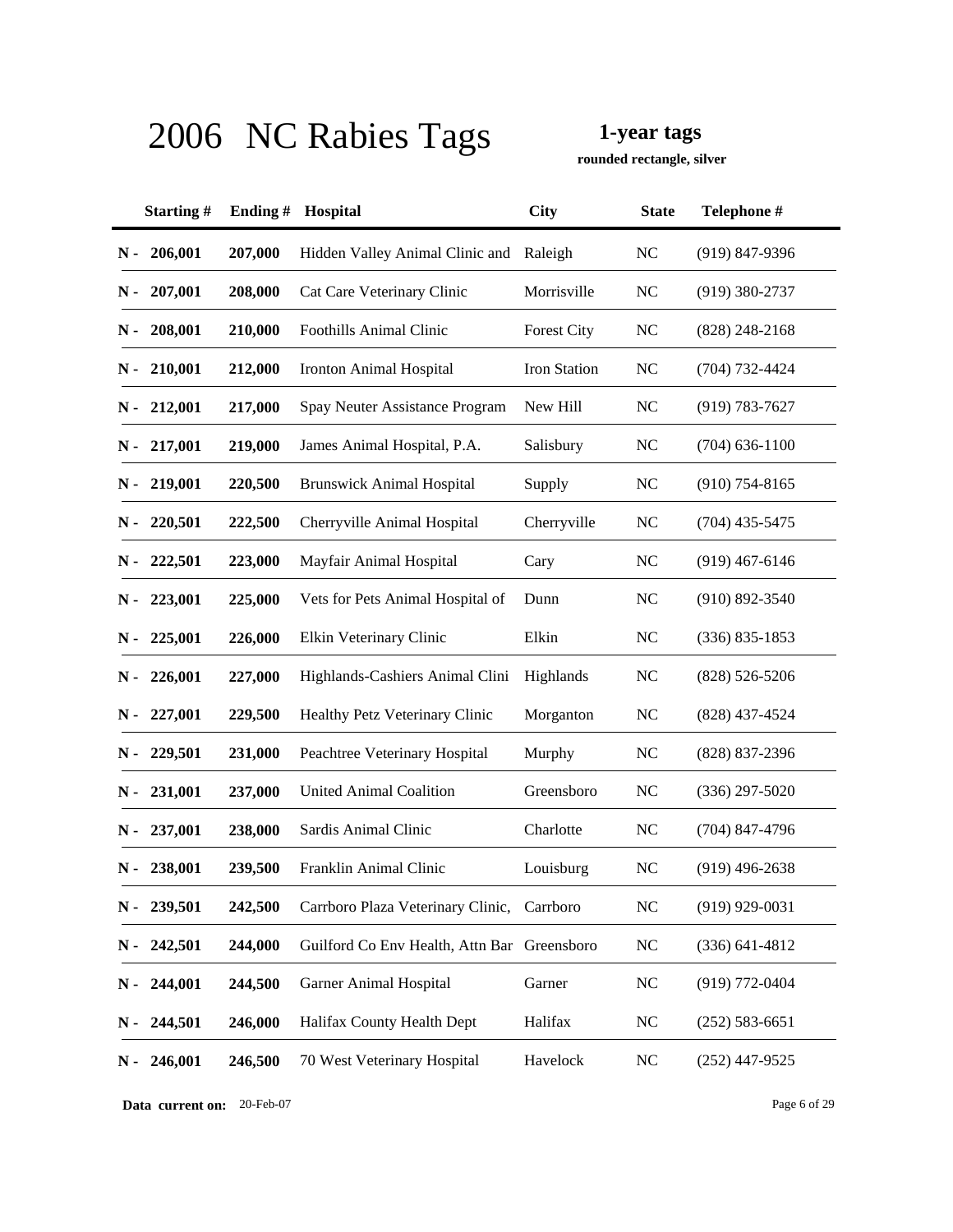**rounded rectangle, silver**

|               | Starting# | Ending# | Hospital                                 | <b>City</b>       | <b>State</b>   | Telephone #        |
|---------------|-----------|---------|------------------------------------------|-------------------|----------------|--------------------|
| $N -$         | 246,501   | 250,500 | Charlotte/Mecklenburg Animal C           | Charlotte         | <b>NC</b>      | $(704)$ 336-6695   |
| N -           | 250,501   | 251,500 | <b>Johnston Animal Hospital</b>          | Smithfield        | <b>NC</b>      | $(919)$ 934-3511   |
| N -           | 251,501   | 253,500 | Lannon's Animal Hospital                 | Elizabeth City    | NC             | $(252)$ 335-7708   |
| $N -$         | 253,501   | 255,000 | Elon Animal Hospital, Inc.               | Elon              | <b>NC</b>      | $(336) 584 - 3738$ |
| $N -$         | 255,001   | 256,500 | Lake Country Animal Hospital             | Roanoke Rapids NC |                | $(252)$ 308-1882   |
| $N -$         | 256,501   | 258,000 | Stage Road Animal Hospital, P.A          | Angier            | <b>NC</b>      | $(919)$ 639-3337   |
| N -           | 258,001   | 259,000 | North Mecklenburg Animal Hosp            | Cornelius         | <b>NC</b>      | $(704)$ 892-0207   |
| $N -$         | 259,001   | 259,500 | Nicks Veterinary Hospital, P.A.          | Charlotte         | <b>NC</b>      | $(704)$ 523-8015   |
| N -           | 259,501   | 260,000 | Hilltop Animal Hospital                  | Fuquay-Varina     | N <sub>C</sub> | $(919) 552 - 5232$ |
| $\mathbf N$ - | 260,001   | 260,500 | Animal Care Clinic of Concord            | Concord           | <b>NC</b>      | $(704) 786 - 6669$ |
| N -           | 260,501   | 261,000 | Animal Health Care Center Charl          | Charlotte         | <b>NC</b>      | $(704)$ 392-3259   |
| $N -$         | 261,001   | 261,500 | Central Animal Hospital                  | Fayetteville      | N <sub>C</sub> | $(910)$ 484-5104   |
| $N -$         | 261,501   | 262,500 | Banfield Pet Hospital #412               | Greensboro        | <b>NC</b>      | $(336) 852 - 6121$ |
| N -           | 262,501   | 264,000 | Durham County Animal Shelter             | Durham            | <b>NC</b>      | $(919) 560 - 0640$ |
| N -           | 264,001   | 264,500 | Redwood Animal Hospital                  | Asheville         | <b>NC</b>      | $(828)$ 298-1846   |
| N -           | 264,501   | 267,500 | Carolina Mobile Spay-Neuter Cli          | Angier            | <b>NC</b>      | $(919)$ 906-7729   |
| N -           | 267,501   | 268,000 | Cumberland Animal Hospital, P.           | Fayetteville      | NC             | $(910) 822 - 3337$ |
| $N -$         | 268,001   | 269,500 | Little Mountain Veterinary Clinic Denver |                   | <b>NC</b>      | $(704)$ 489-2444   |
| N-            | 269,501   | 270,000 | Eastridge Animal Hospital                | Gastonia          | <b>NC</b>      | $(704)$ 869-9400   |
| $N -$         | 270,001   | 271,500 | Safe Haven for Cats, attn: Dr. Pet       | Raleigh           | <b>NC</b>      | $(919) 872 - 1128$ |
| N-            | 271,501   | 273,000 | Operation Catnip, Inc.                   | Garner            | N <sub>C</sub> | $(919)$ 779-7247   |
| $\mathbf N$ - | 273,001   | 273,500 | Northwoods Animal Hospital of            | Cary              | <b>NC</b>      | $(919)$ 481-2987   |

**Data current on:** 20-Feb-07 Page 7 of 29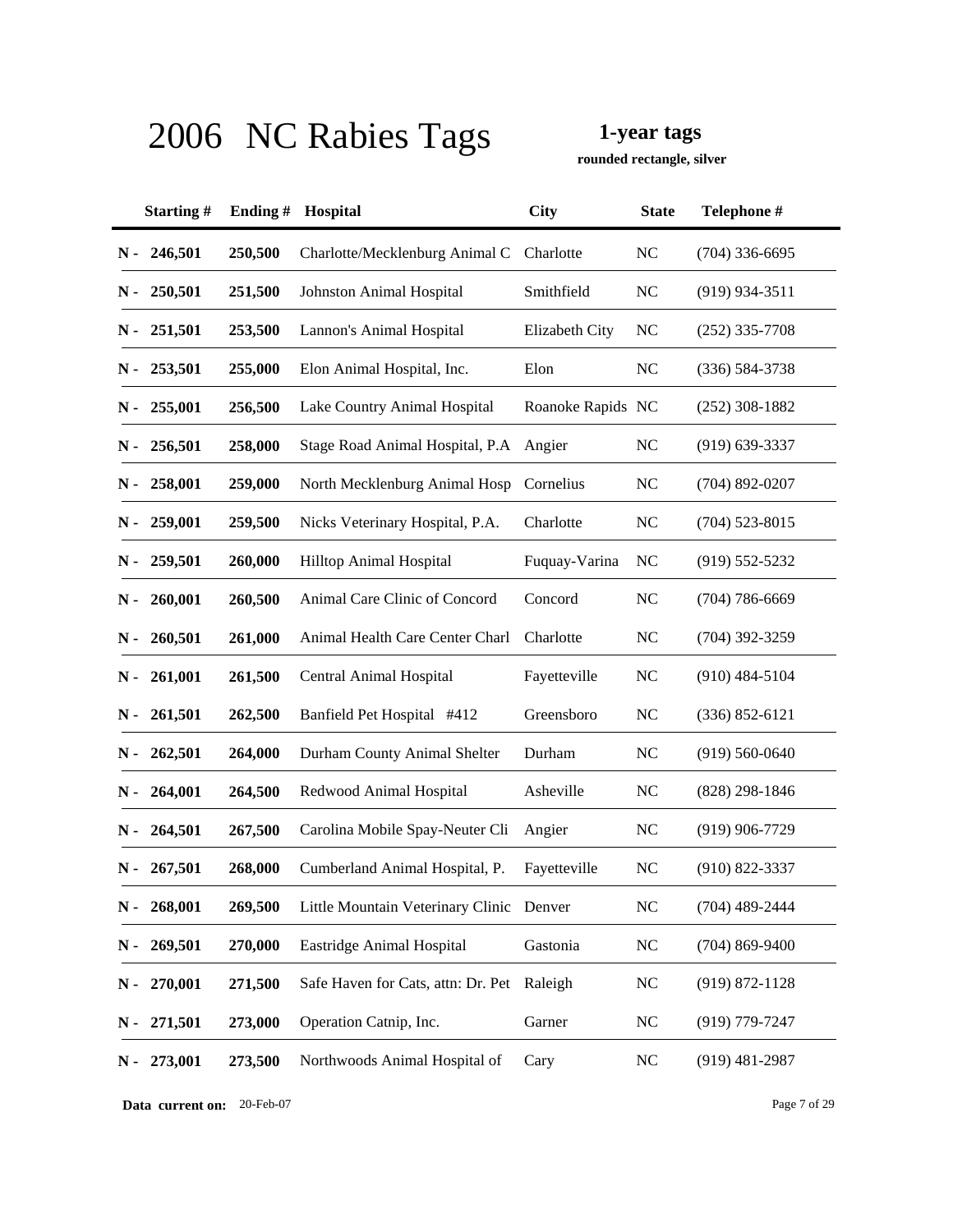**rounded rectangle, silver**

|               | Starting#   | Ending# | Hospital                         | <b>City</b>          | <b>State</b>   | Telephone #        |
|---------------|-------------|---------|----------------------------------|----------------------|----------------|--------------------|
| $N -$         | 273,501     | 276,000 | Davidson County Health Depart    | Lexington            | <b>NC</b>      | $(336)$ 242-2310   |
| N -           | 276,001     | 277,000 | Hickory Grove Animal Hospital    | Charlotte            | <b>NC</b>      | $(704)$ 563-5858   |
| N -           | 277,001     | 278,000 | Animal Care Hospital of Matthe   | Matthews             | <b>NC</b>      | $(704)$ 847-3647   |
| N -           | 278,001     | 279,000 | Cozy Cat Veterinary Hospital     | Raleigh              | NC             | $(919) 571 - 9007$ |
| N -           | 279,001     | 279,500 | Wellington Animal Hospital       | Cary                 | <b>NC</b>      | $(919) 851 - 7475$ |
| N -           | 279,501     | 282,000 | Orange Co Animal Shelter         | Chapel Hill          | <b>NC</b>      | $(919)$ 967-7383   |
| N -           | 282,001     | 283,500 | Maiden Small Animal Hospital     | Maiden               | <b>NC</b>      | $(828)$ 428-0010   |
| N -           | 283,501     | 284,500 | Mitchell Veterinary Clinic, P.A. | <b>Spruce Pine</b>   | <b>NC</b>      | $(828)$ 765-6039   |
| N -           | 284,501     | 285,000 | Banfield Pet Hospital #415       | Fayetteville         | <b>NC</b>      | $(910) 864 - 1337$ |
| N -           | 285,001     | 285,500 | Robinson Animal Hospital, P.A.   | Clayton              | <b>NC</b>      | $(919)$ 553-7173   |
| N -           | 285,501     | 286,000 | Commonwealth Animal Hospital     | Charlotte            | <b>NC</b>      | $(704)$ 370-0767   |
| N -           | 286,001     | 288,000 | Shelton's Veterinary Clinic      | Williamston          | <b>NC</b>      | $(252)$ 792-2808   |
| N -           | 288,001     | 288,500 | Humane Society of Charlotte      | Charlotte            | <b>NC</b>      | $(704)$ 377-0534   |
| N -           | 288,501     | 289,000 | Park Cedar Animal Hospital, P.A. | Charlotte            | <b>NC</b>      | $(704) 541 - 3022$ |
| N -           | 289,001     | 289,500 | Raleigh Cat Clinic               | Raleigh              | NC             | $(919) 518 - 8013$ |
| N -           | 289,501     | 290,000 | The Pet Hospital                 | <b>Bessemer City</b> | 28             | $(704)$ 629-5390   |
| N -           | 290,001     | 291,500 | <b>Baird's Animal Hospital</b>   | Lumberton            | <b>NC</b>      | $(910)$ 739-4998   |
|               | N - 291,501 | 292,000 | Caring Hearts Animal Hospital    | Matthews             | <b>NC</b>      | $(704)$ 893-2799   |
| $N -$         | 292,001     | 292,500 | Duraleigh - Oak Park Veterinary  | Raleigh              | <b>NC</b>      | $(919) 781 - 0696$ |
| $\mathbf N$ - | 292,501     | 293,500 | Parkwood Animal Hospital         | Durham               | N <sub>C</sub> | $(919) 544 - 7711$ |
| $\mathbf N$ - | 293,501     | 295,500 | North Paw Animal Hospital, Inc.  | Durham               | <b>NC</b>      | $(919)$ 471-1471   |
| $N -$         | 295,501     | 296,200 | Banfield Pet Hospital #411       | Winston-Salem        | <b>NC</b>      | $(336)$ 765-8339   |

**Data current on:** 20-Feb-07 Page 8 of 29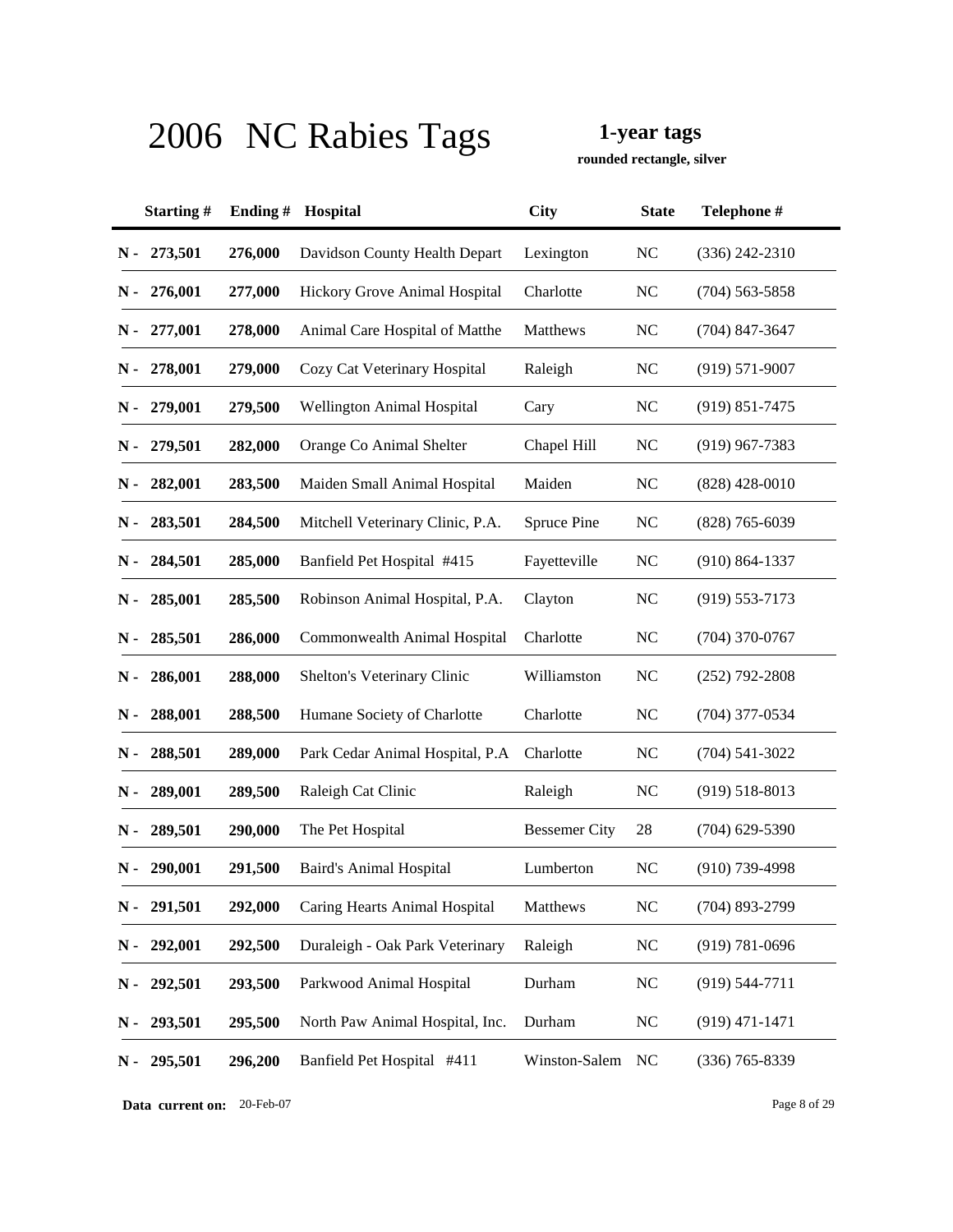**rounded rectangle, silver**

|               | Starting# | Ending# | Hospital                            | <b>City</b>   | <b>State</b>   | Telephone #        |
|---------------|-----------|---------|-------------------------------------|---------------|----------------|--------------------|
| $N -$         | 296,201   | 297,400 | Macon County Public Health          | Franklin      | N <sub>C</sub> | $(828)$ 349-2490   |
| N -           | 297,401   | 297,800 | Companion Animal Hospital, Inc.     | Shallotte     | NC             | $(910)$ 754-7282   |
| N -           | 297,801   | 298,200 | Jordan Lake Animal Hospital         | Pittsboro     | N <sub>C</sub> | $(919)$ 542-5424   |
| N -           | 298,201   | 299,000 | Oxford Veterinary Hospital          | Oxford        | <b>NC</b>      | $(919) 693 - 6911$ |
| N -           | 299,001   | 299,200 | <b>Stokes County Animal Shelter</b> | Germanton     | <b>NC</b>      | $(336)$ 994-2788   |
| N -           | 299,201   | 300,400 | Lenoir Veterinary Hospital          | Lenoir        | <b>NC</b>      | $(828)$ 728-6713   |
| N -           | 300,401   | 301,100 | Lake Cross Veterinary Hospital,     | Huntersville  | <b>NC</b>      | $(704)$ 948-6300   |
| N -           | 301,101   | 302,800 | Lake Hickory Veterinary Hospita     | Granite Falls | <b>NC</b>      | $(828)$ 396-7002   |
| N -           | 302,801   | 304,600 | Swift Creek Animal Hospital, P.     | Raleigh       | <b>NC</b>      | $(919) 851 - 8387$ |
| N -           | 304,601   | 305,800 | Coddle Creek Animal Hospital        | Concord       | <b>NC</b>      | $(704)$ 795-9005   |
| N -           | 305,801   | 307,000 | Northampton County Health Dep       | Jackson       | <b>NC</b>      | $(252) 534 - 5841$ |
| N -           | 307,001   | 307,400 | Huntersville Animal Control         | Huntersville  | <b>NC</b>      | $(704)$ 875-6542   |
| N -           | 307,401   | 307,500 | <b>Wilkes County Animal Control</b> | Wilkesboro    | <b>NC</b>      | $(336)$ 903-7688   |
| N -           | 307,501   | 308,700 | Animal Hospital of Beulaville, P.   | Beulaville    | <b>NC</b>      | $(910)$ 298-8188   |
| N -           | 308,701   | 309,900 | Tar River Animal Hospital           | Washington    | NC             | $(252)$ 946-2417   |
| N -           | 309,901   | 310,500 | <b>Burke Animal Clinic</b>          | Morganton     | <b>NC</b>      | $(828)$ 437-0481   |
| N -           | 310,501   | 311,400 | Sharon Lakes Animal Hospital, P     | Charlotte     | <b>NC</b>      | $(704)$ 552-0647   |
| $\mathbf N$ - | 311,401   | 312,000 | Durant Road Animal Hospital &       | Raleigh       | <b>NC</b>      | (919) 847-5533     |
| $N -$         | 312,001   | 312,700 | Bayleaf Veterinary Hospital, P.A.   | Raleigh       | <b>NC</b>      | $(919)$ 848-1926   |
| $\mathbf N$ - | 312,701   | 313,600 | Durham County Animal Control        | Durham        | <b>NC</b>      | $(919) 560 - 0630$ |
| $N -$         | 313,601   | 313,700 | Providence Equestrian Veterinary    | Waxhaw        | <b>NC</b>      | $(704)$ 843-5215   |
| $N -$         | 313,701   | 314,400 | Legion Road Animal Clinic           | Chapel Hill   | <b>NC</b>      | $(919)$ 933-3331   |

**Data current on:** 20-Feb-07 Page 9 of 29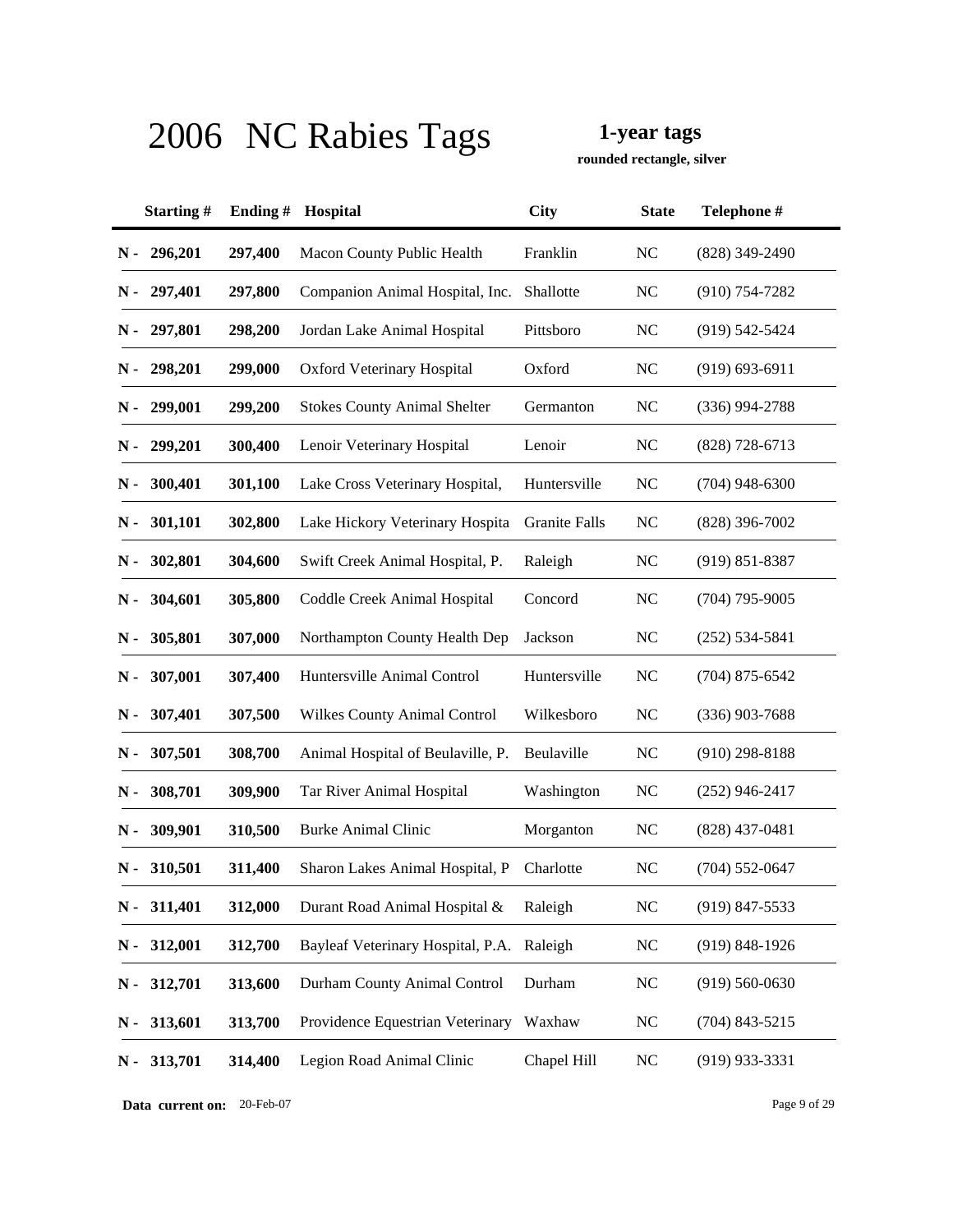**rounded rectangle, silver**

|       | Starting#     | Ending # | Hospital                                 | <b>City</b>    | <b>State</b>   | Telephone #        |
|-------|---------------|----------|------------------------------------------|----------------|----------------|--------------------|
| $N -$ | 314,401       | 315,600  | Cat Clinic of Cary                       | Cary           | N <sub>C</sub> | $(919)$ 469-9000   |
| N -   | 315,601       | 316,300  | Parker Veterinary Hospital, P.A.         | Charlotte      | <b>NC</b>      | $(704)$ 399-8304   |
| N -   | 316,301       | 317,100  | <b>Armstrong Animal Clinic</b>           | Charlotte      | <b>NC</b>      | $(704)$ 334-1996   |
|       | $N - 317,101$ | 317,900  | All Creatures Small Animal Clini         | Rolesville     | <b>NC</b>      | $(919) 554 - 2222$ |
| N -   | 317,901       | 318,200  | Companion Animal Hospital of             | Raleigh        | <b>NC</b>      | $(919)$ 488-5300   |
| N -   | 318,201       | 318,300  | Randolph County Animal Contro            | Asheboro       | <b>NC</b>      | $(336) 683 - 8235$ |
|       | N - 318,301   | 318,400  | Maiden Equine Hospital                   | Maiden         | <b>NC</b>      | $(828)$ 428-8093   |
| N -   | 318,401       | 318,500  | Franklin County Health Departm           | Louisburg      | <b>NC</b>      | $(919)$ 496-8110   |
| N -   | 318,501       | 318,800  | Veterinary House Calls of Hickor Hickory |                | <b>NC</b>      | $(828)$ 345-1998   |
| N -   | 318,801       | 319,100  | Pine Hollow Animal Hospital              | Warrenton      | <b>NC</b>      | $(252)$ 257-3833   |
| N -   | 319,101       | 319,200  | Town of Matthews Animal Contr            | Matthews       | <b>NC</b>      | $(704)$ 847-3644   |
| $N -$ | 319,201       | 321,300  | Cumberland County Health Dept.           | Fayetteville   | <b>NC</b>      | $(910)$ 433-3673   |
| N -   | 321,301       | 322,600  | Caldwell County Animal Control           | Lenoir         | <b>NC</b>      | $(828)$ 757-8625   |
| N -   | 322,601       | 323,300  | Morehead Animal Hospital, P.A.           | Morehead City  | <b>NC</b>      | $(252)$ 726-0181   |
| N -   | 323,301       | 323,600  | Fairview Animal Hospital, P.A.           | Fairview       | <b>NC</b>      | $(828)$ 628-3557   |
| N -   | 323,601       | 324,200  | <b>Bullock Animal Clinic</b>             | New Bern       | <b>NC</b>      | $(252)$ 637-6161   |
| N -   | 324,201       | 326,000  | North Wake Animal Hospital               | Wake Forest    | <b>NC</b>      | $(919) 556 - 1121$ |
| $N -$ | 326,001       | 327,200  | Mooresville Animal Hospital, P.          | Mooresville    | <b>NC</b>      | $(704)$ 664-4087   |
| $N -$ | 327,201       | 327,900  | River City Animal Clinic                 | Elizabeth City | <b>NC</b>      | $(252)$ 338-5040   |
| $N -$ | 327,901       | 328,100  | Avian & Exotic Animal Care               | Raleigh        | <b>NC</b>      | $(919) 844-9166$   |
| $N -$ | 328,101       | 328,300  | Cabarrus Pets Society, Inc.              | Concord        | <b>NC</b>      | $(704)$ 785-8746   |
| $N -$ | 328,301       | 328,700  | Cashiers-Highlands Humane Soci Cashiers  |                | NC             | (828) 743-5752     |

**Data current on:** 20-Feb-07 Page 10 of 29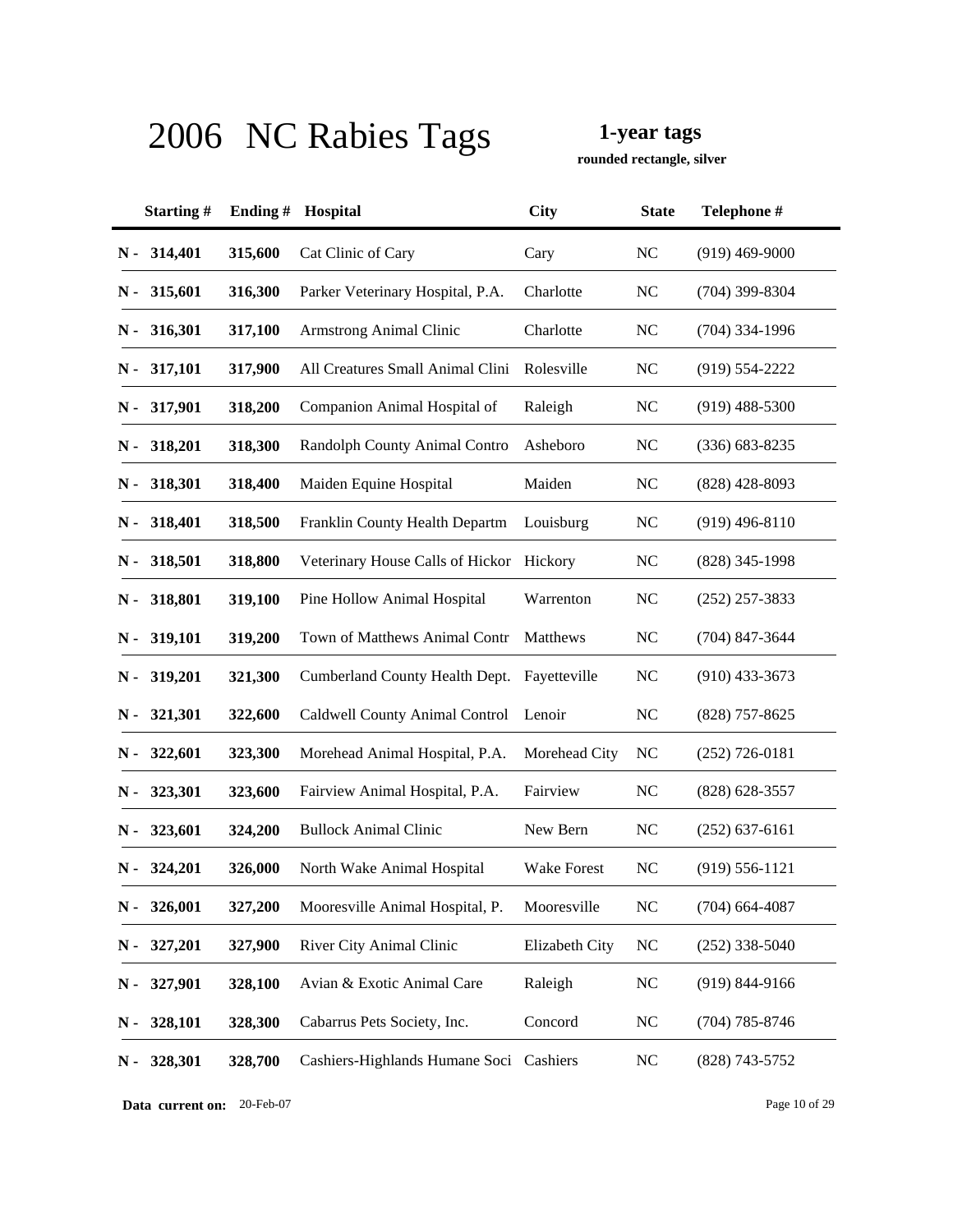**rounded rectangle, silver**

|       | Starting#     | Ending# | Hospital                                       | <b>City</b>  | <b>State</b> | Telephone #        |
|-------|---------------|---------|------------------------------------------------|--------------|--------------|--------------------|
| $N -$ | 328,701       | 328,900 | The Carolinas Animal Hospital                  | Charlotte    | <b>NC</b>    | $(704)$ 588-9788   |
| N -   | 328,901       | 329,600 | Crossroads Veterinary Hospital,                | Raleigh      | NC           | $(919) 851 - 8979$ |
| N -   | 329,601       | 330,900 | Pembroke Veterinary Hospital                   | Pembroke     | <b>NC</b>    | $(910) 521 - 3431$ |
| N -   | 330,901       | 331,000 | Christine Uhlinger, V.M.D.                     | Apex         | <b>NC</b>    | $(919)$ 362-1345   |
| N -   | 331,001       | 331,400 | <b>Boulevard Animal Hospital</b>               | Raleigh      | <b>NC</b>    | $(919) 828 - 7468$ |
| N -   | 331,401       | 331,500 | Mobile Large Animal Veterinary                 | Cornelius    | <b>NC</b>    | $(704)$ 895-8820   |
|       | $N - 331,501$ | 331,600 | UNC-Chapel Hill                                | Chapel Hill  | <b>NC</b>    | $(919)$ 966-2906   |
| N -   | 331,601       | 333,200 | Stoney Creek Animal Hospital                   | Charlotte    | <b>NC</b>    | $(704)$ 717-0616   |
| N -   | 333,201       | 333,300 | Caudle Mobile Veterinary Practic               | Watkinsville | <b>GA</b>    | $(706)$ 340-5043   |
| N -   | 333,301       | 333,600 | Hight Veterinary Hospital, P.A.                | Charlotte    | <b>NC</b>    | $(704)$ 595-9377   |
| N -   | 333,601       | 333,800 | <b>Gaston Veterinary Hospital Asso</b>         | Gastonia     | <b>NC</b>    | $(704) 864 - 5739$ |
| N -   | 333,801       | 333,900 | Whispering Waters Animal Care/                 | Boone        | <b>NC</b>    | $(828)$ 264-8077   |
| N -   | 333,901       | 335,500 | Banfield Pet Hospital Jacksonvill Jacksonville |              | <b>NC</b>    | $(910)$ 938-1627   |
| N -   | 335,501       | 335,800 | Warrenton Animal Clinic                        | Warrenton    | <b>NC</b>    | $(252)$ 257-0737   |
| N -   | 335,801       | 336,500 | Piper Glen Animal Hospital                     | Charlotte    | <b>NC</b>    | $(704) 541 - 7171$ |
| N -   | 336,501       | 337,100 | Countryside Pet Hospital                       | Conover      | <b>NC</b>    | $(828)$ 465-7387   |
| N -   | 337,101       | 337,700 | Creature Comforts Animal Hospi                 | Cary         | <b>NC</b>    | $(919)$ 387-3435   |
| $N -$ | 337,701       | 338,400 | Archdale Animal Hospital, P.A.                 | Charlotte    | <b>NC</b>    | $(704)$ 552-2333   |
| $N -$ | 338,401       | 338,600 | Westside Animal Hospital                       | Durham       | <b>NC</b>    | $(919)$ 383-5578   |
| $N -$ | 338,601       | 339,000 | <b>Carteret Animal Hospital</b>                | Beaufort     | <b>NC</b>    | $(252)$ 728-7600   |
| N-    | 339,001       | 339,600 | <b>Burlington Road Animal Hospital</b>         | Greensboro   | <b>NC</b>    | $(336)$ 375-3939   |
| $N -$ | 339,601       | 339,700 | House Call Practice For Pets                   | Raleigh      | <b>NC</b>    | $(919) 874 - 7406$ |

**Data current on:** 20-Feb-07 Page 11 of 29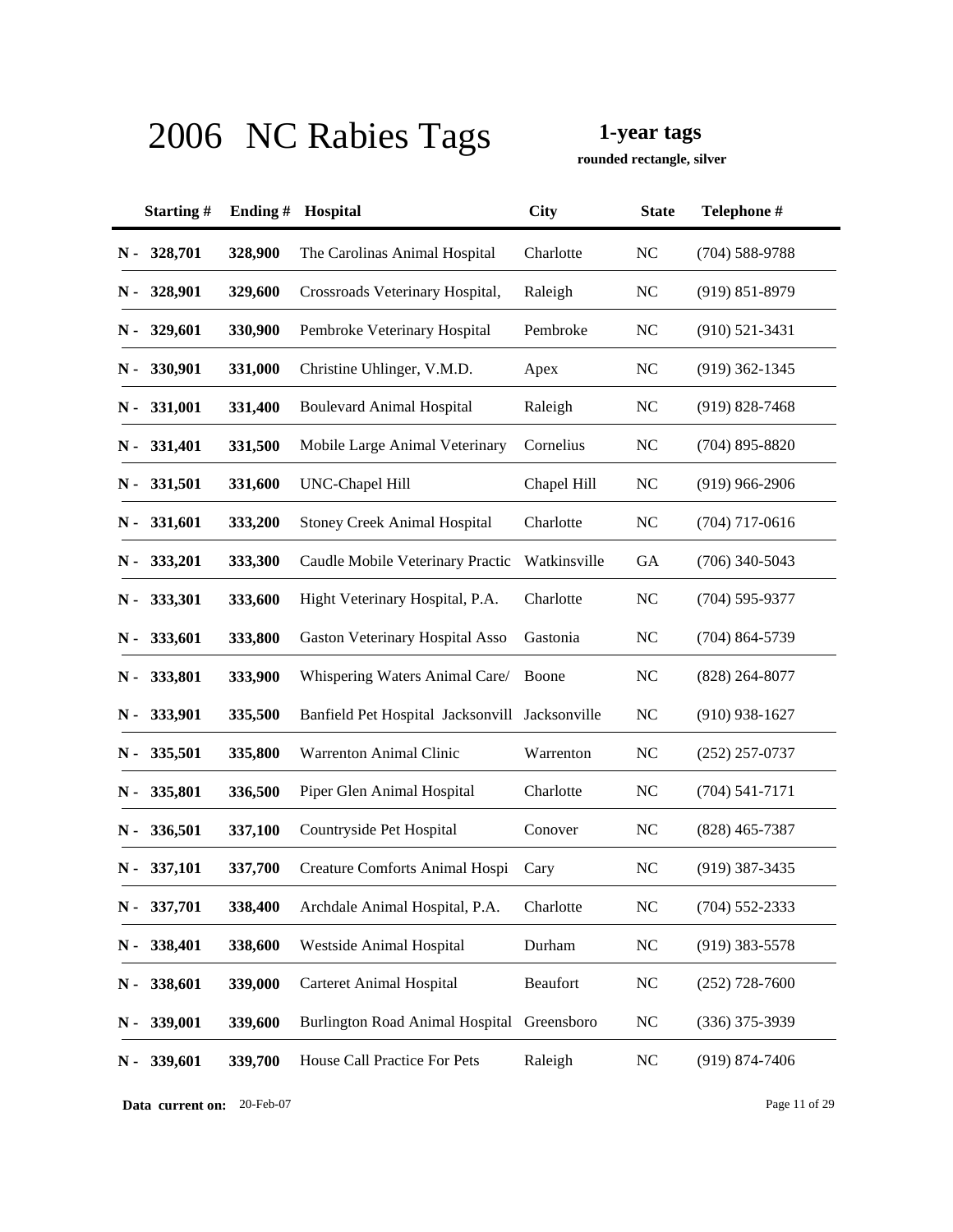**rounded rectangle, silver**

|               | Starting#     | Ending# | Hospital                               | <b>City</b>          | <b>State</b>   | Telephone #        |
|---------------|---------------|---------|----------------------------------------|----------------------|----------------|--------------------|
| $N -$         | 339,701       | 339,800 | Animal Clinic                          | Asheville            | <b>NC</b>      | $(828)$ 658-2322   |
| N -           | 339,801       | 340,400 | Davis Lake Animal Hospital             | Charlotte            | <b>NC</b>      | $(704)$ 599-0405   |
| N -           | 340,401       | 341,000 | Banfield Pet Hospital #600             | Durham               | <b>NC</b>      | $(919)$ 402-8801   |
|               | $N - 341,001$ | 341,300 | <b>Crestview Veterinary Hospital</b>   | Marion               | <b>NC</b>      | $(828) 659 - 2060$ |
| N -           | 341,301       | 341,400 | After Hours Veterinary Emergen         | Greensboro           | <b>NC</b>      | $(336) 851 - 1990$ |
| N -           | 341,401       | 341,600 | Catawba Heights Animal Hospita         | Belmont              | <b>NC</b>      | $(704)$ 827-0616   |
|               | $N - 341,601$ | 341,700 | Applewood Veterinary Hospital,         | Dallas               | <b>NC</b>      | $(704)$ 922-0532   |
| N -           | 341,701       | 342,400 | Cornwallis Road Animal Hospita         | Durham               | <b>NC</b>      | $(919)$ 489-9194   |
| N -           | 342,401       | 342,500 | <b>Livestock Veterinary Services</b>   | Kinston              | <b>NC</b>      | $(252)$ 527-4960   |
| N -           | 342,501       | 343,700 | Pet Overpopulation Patrol              | Chapel Hill          | <b>NC</b>      | $(919)$ 942-2250   |
| N -           | 343,701       | 344,300 | McDowell Veterinary Clinic             | Marion               | <b>NC</b>      | $(828)$ 652-8471   |
| N -           | 344,301       | 344,500 | Moyock Animal Hospital                 | Moyock               | <b>NC</b>      | $(252)$ 435-2250   |
| N -           | 344,501       | 344,700 | Pet-Vet House Call Practice, P.A.      | Raleigh              | <b>NC</b>      | $(919) 676 - 3130$ |
| N -           | 344,701       | 345,000 | <b>James Landing Veterinary Hospit</b> | Jamestown            | <b>NC</b>      | $(336) 852 - 9800$ |
| N -           | 345,001       | 345,100 | Carolina Equine Clinic                 | Southern Pines       | <b>NC</b>      | $(910)$ 692-8680   |
| N -           | 345,101       | 345,700 | Banfield Pet Hospital #414             | <b>Winston Salem</b> | <b>NC</b>      | $(336)$ 377-3026   |
| N -           | 345,701       | 346,600 | Banfield Pet Hospital Durham #         | Durham               | N <sub>C</sub> | $(919) 620 - 8142$ |
| $\mathbf N$ - | 346,601       | 346,800 | <b>Forsyth Humane Society</b>          | Winston Salem        | <b>NC</b>      | $(336)$ 721-1303   |
| N -           | 346,801       | 347,000 | Institute Mobile Veterinary Servi      | La Grange            | <b>NC</b>      | $(252)$ 566-5041   |
| $\mathbf N$ - | 347,001       | 347,500 | <b>NCSU CVM Mobile Surgery</b>         | Raleigh              | <b>NC</b>      | $(919) 606 - 2752$ |
| $N -$         | 347,501       | 347,700 | Crepe Myrtle Animal Hospital           | Angier               | <b>NC</b>      | $(919) 639 - 8387$ |
| $N -$         | 347,701       | 349,000 | Newton Veterinary Clinic               | Newton               | <b>NC</b>      | $(828)$ 464-5020   |

**Data current on:** 20-Feb-07 Page 12 of 29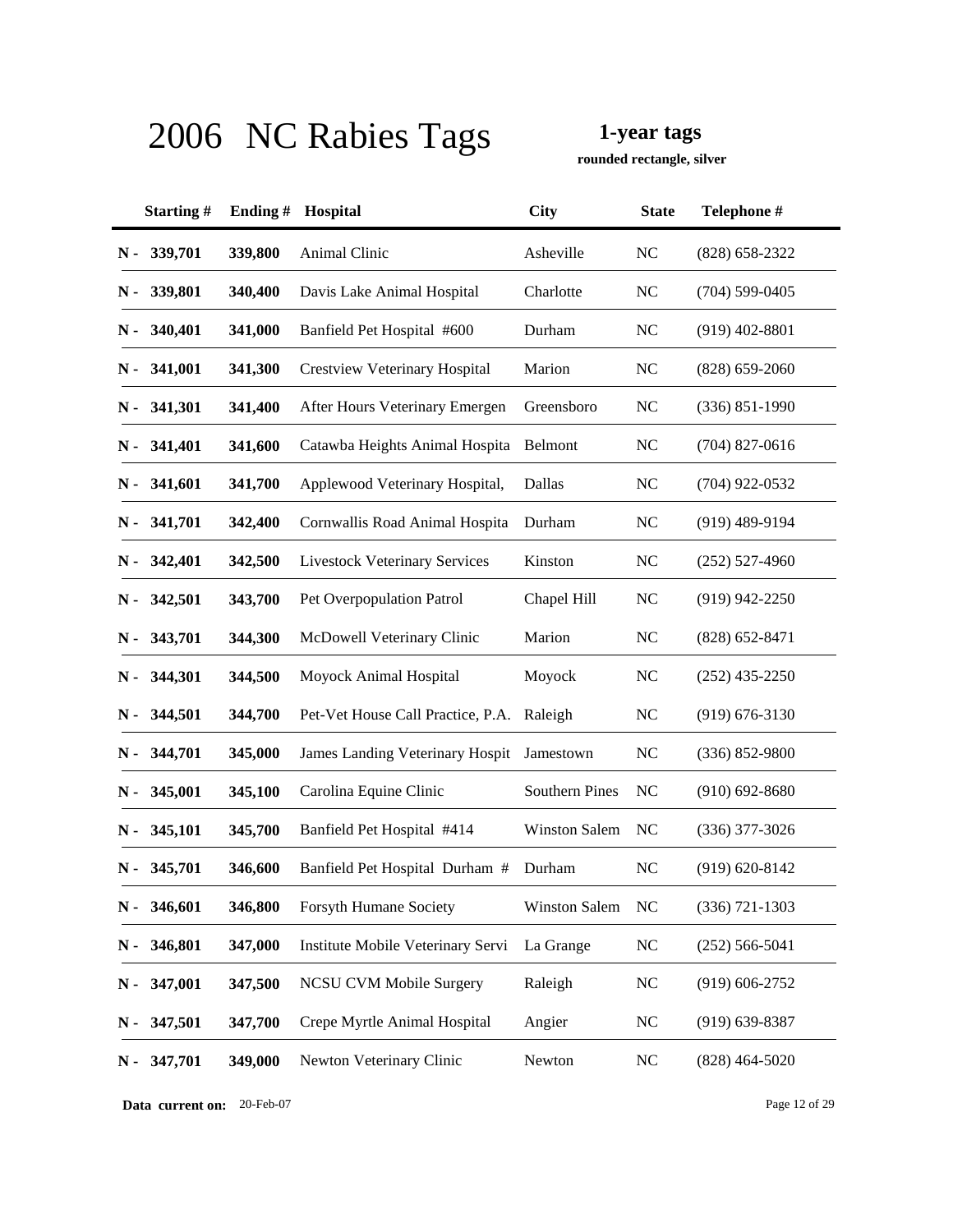**rounded rectangle, silver**

|       | Starting# | Ending $#$ | Hospital                                   | <b>City</b>         | <b>State</b>   | Telephone #        |
|-------|-----------|------------|--------------------------------------------|---------------------|----------------|--------------------|
| N -   | 349,001   | 349,100    | Statesville Bovine & Equine Clin           | Statesville         | <b>NC</b>      | $(704)$ 873-1743   |
| N -   | 349,101   | 349,900    | Banfield Pet Hospital #413                 | Greensboro          | <b>NC</b>      | $(336) 545 - 8333$ |
| N -   | 349,901   | 350,200    | Six Forks Animal Hospital                  | Raleigh             | N <sub>C</sub> | $(919)$ 847-5854   |
| N -   | 350,201   | 350,500    | Foothills Mobile Veterinary Servi          | Marion              | N <sub>C</sub> | $(828)$ 738-3883   |
| N -   | 350,501   | 350,900    | All Pets Animal Hospital of Snea           | <b>Sneads Ferry</b> | N <sub>C</sub> | $(910)$ 327-1100   |
| N -   | 350,901   | 351,000    | Mount Herman Animal Clinic                 | Danville            | VA             | (434) 886-2499     |
| N -   | 351,001   | 351,100    | Large Animal Health Services, In           | Asheboro            | NC             | $(336)$ 629-8910   |
| N -   | 351,101   | 351,400    | <b>Butner Veterinary Clinic</b>            | <b>Butner</b>       | <b>NC</b>      | $(919) 575 - 6210$ |
| N -   | 351,401   | 351,500    | After Hours Animal Emergency               | Raleigh             | <b>NC</b>      | $(919) 781 - 5145$ |
| N -   | 351,501   | 352,100    | VCA Cornerstone Animal Hospit              | Cary                | <b>NC</b>      | $(919)$ 319-1555   |
| N -   | 352,101   | 352,500    | Tabbs Creek Animal Hospital                | Oxford              | <b>NC</b>      | $(919) 690 - 0024$ |
| N -   | 352,501   | 352,600    | Animal Medical Clinic of South             | South Boston        | <b>VA</b>      | $(434)575 - 0034$  |
| N -   | 352,601   | 355,400    | Rowan Animal Clinic                        | Salisbury           | <b>NC</b>      | $(704)$ 636-3408   |
| N -   | 355,401   | 355,500    | Holmes Mobile Veterinary Servic Banner Elk |                     | <b>NC</b>      | $(828)$ 266-3959   |
| N -   | 355,501   | 356,400    | <b>Atrium Animal Hospital</b>              | Charlotte           | NC             | $(704) 542 - 2000$ |
| N -   | 356,401   | 356,600    | Flat River Veterinary Hospital             | Rougemont           | <b>NC</b>      | $(919)$ 477-4210   |
| N -   | 356,601   | 358,000    | Monroe Road Animal Hospital, P             | Charlotte           | N <sub>C</sub> | $(704)$ 333-3336   |
| $N -$ | 358,001   | 358,600    | Humane Society of Catawba Cou              | Hickory             | <b>NC</b>      | (828) 327-3878     |
| $N -$ | 358,601   | 358,800    | Wilkinson Animal Hospital, P.A.            | Gastonia            | NC             | $(704)$ 824-9876   |
| $N -$ | 358,801   | 360,000    | Viewmont Animal Clinic                     | Hickory             | <b>NC</b>      | $(828)$ 328-2448   |
| $N -$ | 360,001   | 360,100    | Lineberger Veterinary Hospital             | Gastonia            | <b>NC</b>      | $(704)$ 824-8451   |
| $N -$ | 360,101   | 361,200    | <b>Carver Street Animal Hospital</b>       | Durham              | <b>NC</b>      | $(919)$ 477-7319   |

**Data current on:** 20-Feb-07 Page 13 of 29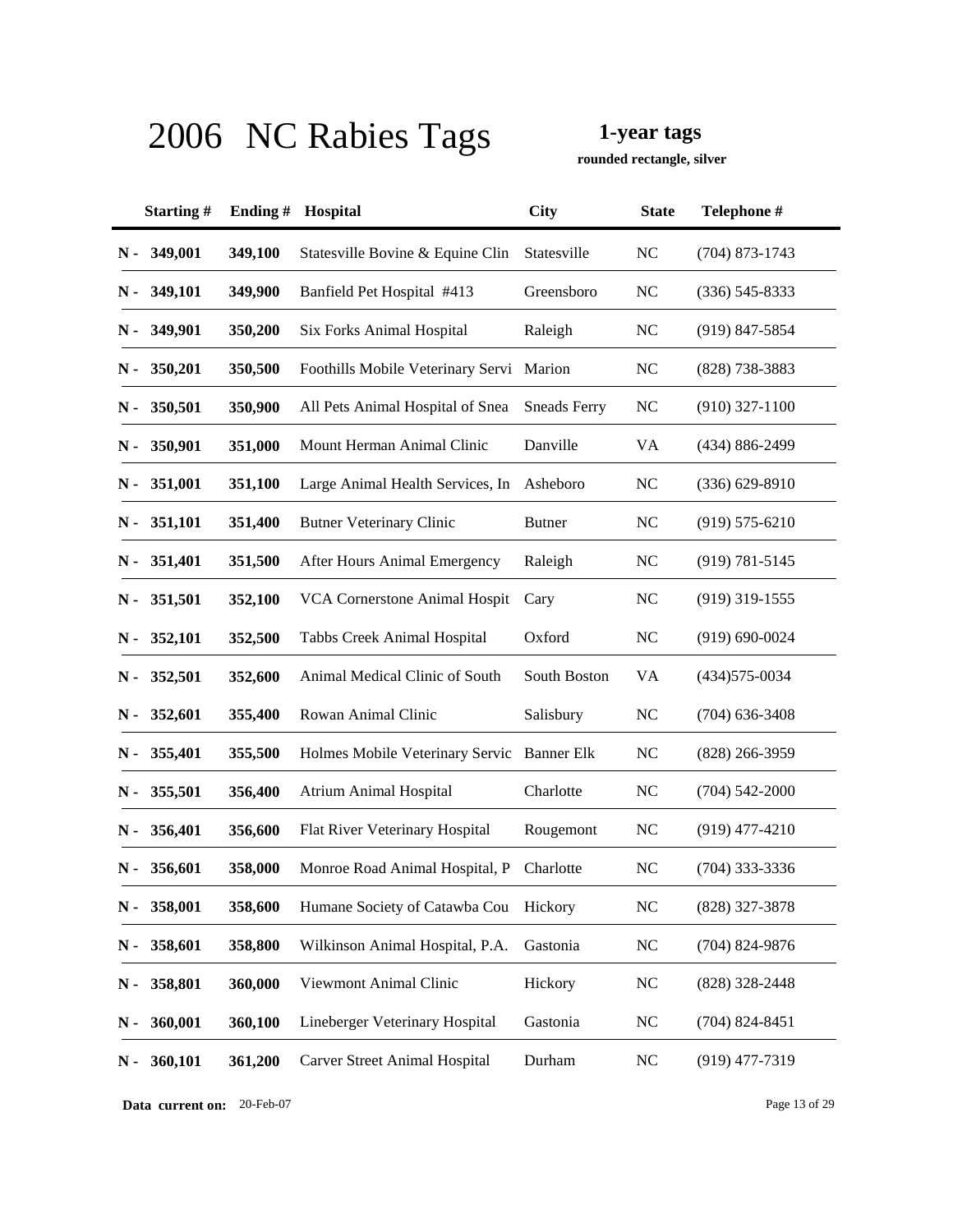**rounded rectangle, silver**

|               | Starting# | Ending# | Hospital                                 | <b>City</b>           | <b>State</b>   | Telephone #        |
|---------------|-----------|---------|------------------------------------------|-----------------------|----------------|--------------------|
| $N -$         | 361,201   | 361,400 | Four Paws Animal Clinic, Inc.            | Chapel Hill           | <b>NC</b>      | $(919)$ 942-1788   |
| N -           | 361,401   | 362,000 | Banfield Pet Hospital- Wake For          | <b>Wake Forest</b>    | <b>NC</b>      | $(919) 562 - 3852$ |
| N -           | 362,001   | 362,300 | South Robeson Veterinary Clinic          | Fairmont              | <b>NC</b>      | $(910)$ 628-7178   |
| N -           | 362,301   | 362,500 | Carolina Cat Clinic                      | Gastonia              | <b>NC</b>      | $(704)$ 865-5554   |
| N -           | 362,501   | 363,300 | Heartwood Animal Hospital                | Youngsville           | <b>NC</b>      | $(919) 570 - 9311$ |
| N -           | 363,301   | 363,500 | Asheville Veterinary House Call          | Asheville             | <b>NC</b>      | $(828)$ 254-2221   |
| N -           | 363,501   | 363,700 | Mountain Laurel Mobile Vet. Ser          | Lenoir                | <b>NC</b>      | $(828)$ 758-7860   |
| N -           | 363,701   | 363,800 | Large Animal Medicine and Surg           | Salisbury             | <b>NC</b>      | $(704)$ 637-0546   |
| N -           | 363,801   | 364,600 | Wayne County Animal Control              | Goldsboro             | <b>NC</b>      | $(919) 731 - 1439$ |
| N -           | 364,601   | 365,000 | Oak Grove Animal Hospital                | Durham                | <b>NC</b>      | $(919) 598 - 0001$ |
| N -           | 365,001   | 365,100 | Oriental Pet Clinic                      | Oriental              | <b>NC</b>      | $(252)$ 249-2775   |
| N -           | 365,101   | 365,500 | Latitude 36 Mobile Veterinary Se         | <b>Walnut Cove</b>    | <b>NC</b>      | $(336) 593 - 5422$ |
| N -           | 365,501   | 365,600 | Richard D. Kirkman, D.V.M.               | Siler City            | <b>NC</b>      | $(919) 742 - 5500$ |
| N -           | 365,601   | 365,800 | Lexington Large Animal Medicin Lexington |                       | <b>NC</b>      | $(336)$ 787-4901   |
| N -           | 365,801   | 366,200 | Greene County Health Dept                | Snow Hill             | NC             | $(252)$ 747-8183   |
| N -           | 366,201   | 366,400 | All Creatures Pet Hospital               | Stanley               | <b>NC</b>      | $(704)$ 263-1366   |
| N -           | 366,401   | 366,500 | Mobile Veter. Care of South Cha          | Charlotte             | <b>NC</b>      | $(704)$ 458-4928   |
| $\mathbf N$ - | 366,501   | 366,800 | <b>Bunn Animal Hospital</b>              | Bunn                  | <b>NC</b>      | $(919)$ 496-7401   |
| $N -$         | 366,801   | 367,400 | Veterinary Express Mobile Clinic         | Raleigh               | <b>NC</b>      | $(919)$ 577-2243   |
| $\mathbf N$ - | 367,401   | 369,500 | Indian Trail Animal Hospital             | Indian Trail          | N <sub>C</sub> | $(704)$ 821-7040   |
| $\mathbf N$ - | 369,501   | 369,600 | All Walks of Life Mobile Vet. Se         | <b>Willow Springs</b> | NC             | $(919) 567 - 2965$ |
| $N -$         | 369,601   | 370,200 | Greenock Farm Veterinary Hospi           | Midland               | <b>NC</b>      | $(704)$ 455-3004   |

**Data current on:** 20-Feb-07 Page 14 of 29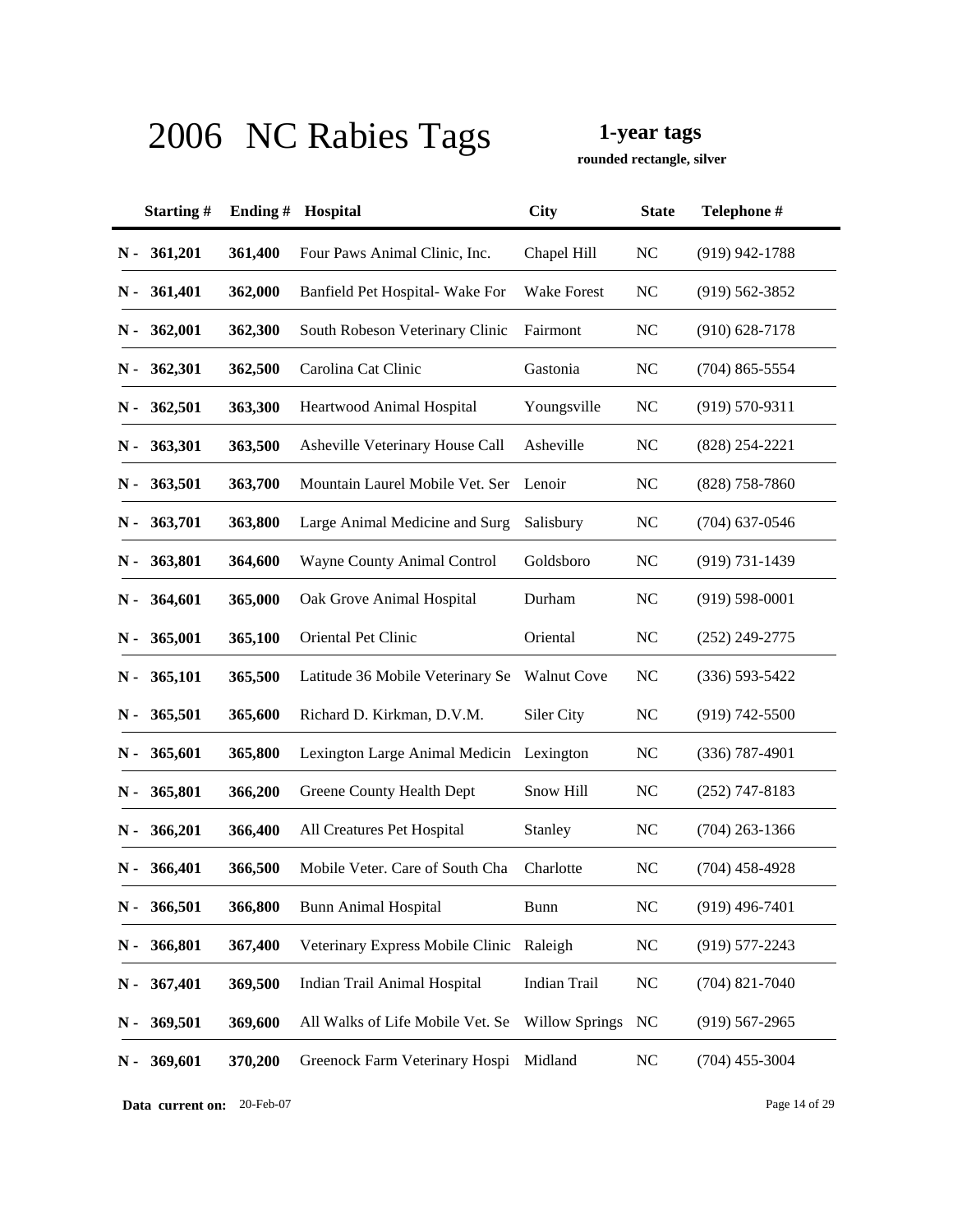**rounded rectangle, silver**

|               | Starting#     | Ending $#$ | <b>Hospital</b>                          | <b>City</b>   | <b>State</b>   | Telephone #        |
|---------------|---------------|------------|------------------------------------------|---------------|----------------|--------------------|
| N -           | 370,201       | 370,500    | West Cary Animal Hospital                | Cary          | <b>NC</b>      | $(919)$ 303-1611   |
| N -           | 370,501       | 370,900    | Academy East Veterinary Hospit           | Fuquay-Varina | NC             | $(919) 552 - 1040$ |
| N -           | 370,901       | 371,000    | Hickory Animal Hospital                  | Hickory       | <b>NC</b>      | $(828)$ 327-3353   |
| N -           | 371,001       | 371,700    | <b>Community Animal Hospital</b>         | Wendell       | <b>NC</b>      | $(919)$ 365-6302   |
| $\mathbf N$ - | 371,701       | 371,800    | Mobile Veterinary Services               | Raleigh       | <b>NC</b>      | $(919)$ 413-2956   |
| N -           | 371,801       | 371,900    | Springs Road Animal Hospital             | Hickory       | <b>NC</b>      | $(828)$ 256-2151   |
|               | $N - 371,901$ | 372,000    | Dickson Animal Clinic, P.A.              | Gastonia      | <b>NC</b>      | $(704)$ 824-9160   |
|               | $N - 372,001$ | 372,300    | Greater Charlotte Mobile Veterin         | Charlotte     | <b>NC</b>      | $(704)$ 522-0677   |
| N -           | 372,301       | 372,600    | Freer Animal Hospital                    | Mt. Airy      | NC             | $(336)$ 786-5197   |
| N -           | 372,601       | 372,700    | Dr Sherri Harrison                       | Wake Forest   | NC             | $(919)$ 427-9247   |
| N -           | 372,701       | 373,000    | Haw Creek Animal Hospital of A Asheville |               | <b>NC</b>      | $(828)$ 298-1678   |
| N -           | 373,001       | 373,800    | Banfield Pet Hospital of Cary #5         | Cary          | <b>NC</b>      | $(919) 858 - 8450$ |
| N -           | 373,801       | 373,900    | Healing Springs Animal Hospital          | Galax         | VA             | $(276)$ 236-5103   |
| N -           | 373,901       | 374,600    | Lake Wheeler Veterinary Hospita Raleigh  |               | NC             | $(919) 829 - 5511$ |
| N -           | 374,601       | 374,700    | Western Wake Veterinary Servic           | Apex          | NC             | $(919)$ 362-1344   |
| N -           | 374,701       | 375,100    | Academy Veterinary Hospital-Du Durham    |               | NC             | $(919) 688 - 6628$ |
| N -           | 375,101       | 376,000    | Animal Hospital of Marion                | Marion        | <b>NC</b>      | $(828) 724 - 4774$ |
| N -           | 376,001       | 376,600    | Brookwood Veterinary Clinic, P.          | Raleigh       | <b>NC</b>      | (919) 779-2940     |
| $N -$         | 376,601       | 376,700    | Banfield Pet Hospital of Arden #         | Arden         | NC             | $(828) 681 - 0519$ |
| $N -$         | 376,701       | 376,900    | Mocksville Animal Hospital               | Mocksville    | N <sub>C</sub> | $(336)$ 413-6011   |
| $N -$         | 376,901       | 377,100    | <b>ABEVET</b>                            | Pittsboro     | N <sub>C</sub> | $(919)$ 933-8680   |
| $N -$         | 377,101       | 377,200    | Nature Veterinary Center                 | South Hill    | <b>VA</b>      | $(434)$ 447-3553   |

**Data current on:** 20-Feb-07 Page 15 of 29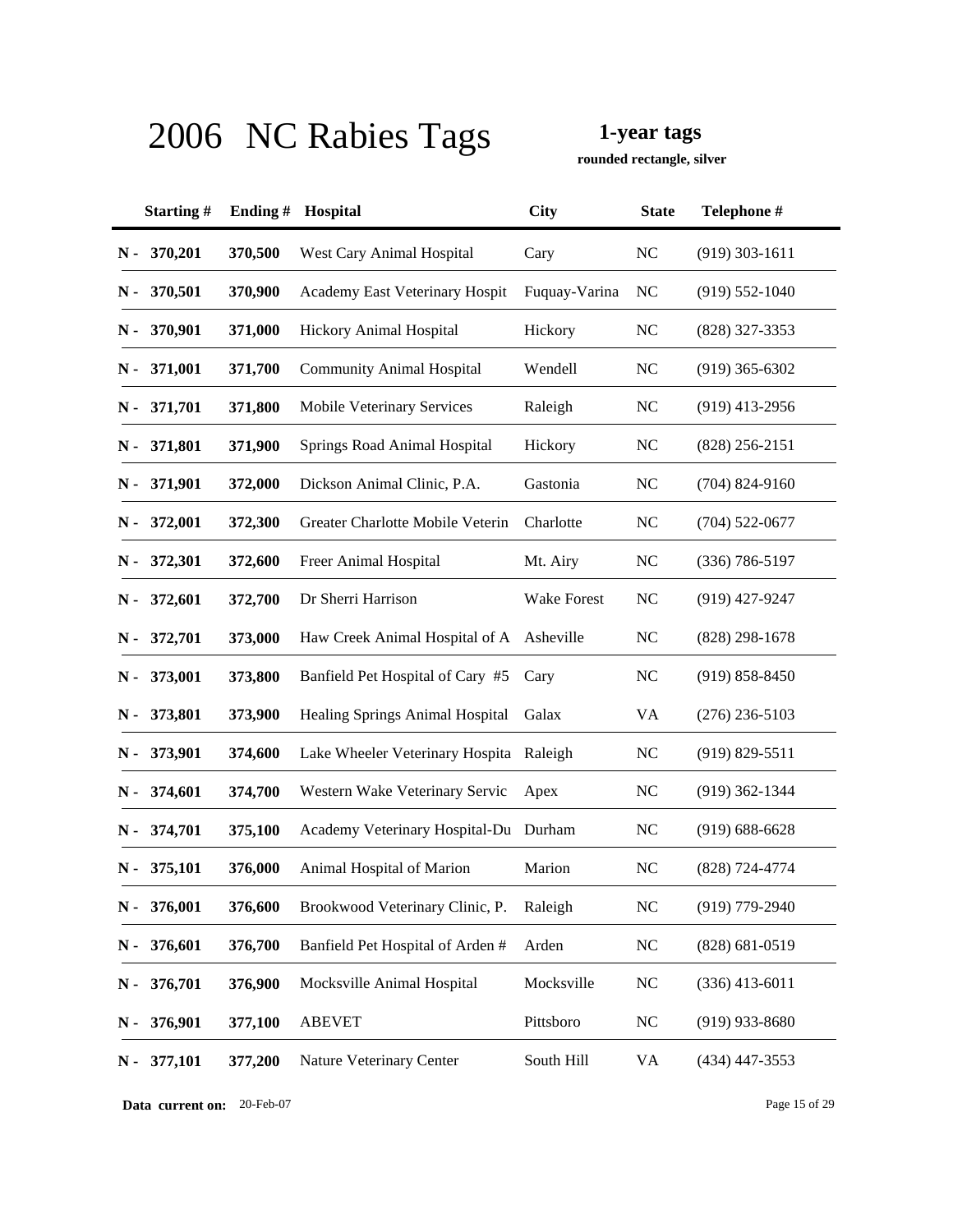**rounded rectangle, silver**

|       | Starting#   | Ending # | Hospital                               | <b>City</b>  | <b>State</b>   | Telephone #        |
|-------|-------------|----------|----------------------------------------|--------------|----------------|--------------------|
| $N -$ | 377,201     | 377,300  | Carolina Vet. Spec. Huntersville       | Huntersville | <b>NC</b>      | $(704)$ 949-1100   |
| N -   | 377,301     | 377,400  | Brentwood Veterinary Center, P.        | Wilson       | NC             | $(252)$ 243-6252   |
| N -   | 377,401     | 377,600  | Iredell Companion Animal Hospi         | Statesville  | NC             | $(704)$ 872-4090   |
| N -   | 377,601     | 378,400  | Ashe Animal Clinic                     | Jefferson    | <b>NC</b>      | $(336)$ 246-2341   |
| N -   | 378,401     | 378,700  | Banfield Pet Hospital #1095            | Mooresville  | <b>NC</b>      | $(704)$ 799-3812   |
| N -   | 378,701     | 378,800  | <b>Buckley Animal Hospital</b>         | Charlotte    | <b>NC</b>      | $(704)$ 540-5077   |
|       | N - 378,801 | 378,900  | Large Animal Veterinary Service        | Siler City   | N <sub>C</sub> | $(919)$ 663-5996   |
| N -   | 378,901     | 379,000  | Eastern Equine Veterinary Clinic       | Walstonburg  | <b>NC</b>      | $(252)$ 753-3162   |
| N -   | 379,001     | 379,600  | Ridgeway Animal Clinic                 | New Bern     | <b>NC</b>      | $(252) 633 - 1204$ |
| N -   | 379,601     | 379,700  | Ghiloni Mobile Vet Service             | Raleigh      | <b>NC</b>      | $(919)$ 212-0026   |
| N -   | 379,701     | 379,900  | Greystone Animal Hospital              | Raleigh      | <b>NC</b>      | $(919) 676 - 1711$ |
| N -   | 379,901     | 380,600  | Poplar Animal Hospital                 | Concord      | <b>NC</b>      | $(704)$ 795-7200   |
| N -   | 380,601     | 381,400  | <b>Burlington Animal Shelter/Adopt</b> | Haw River    | <b>NC</b>      | $(336) 578 - 0343$ |
| N -   | 381,401     | 383,100  | Animal Hospital of Kannapolis          | Kannapolis   | NC             | $(704)$ 938-4606   |
| N -   | 383,101     | 383,300  | O'Hara Veterinary Clinic               | Charlotte    | <b>NC</b>      | $(704)$ 372-2537   |
| N -   | 383,301     | 383,400  | Bar None Mobile Veterinary Ser         | Clayton      | <b>NC</b>      | $(919) 772 - 9400$ |
| N -   | 383,401     | 383,700  | Animal Kingdom Veterinary Hos          | Cary         | NC             | $(919)$ 460-9111   |
| $N -$ | 383,701     | 383,800  | Dr James H. Rogers                     | Statesville  | <b>NC</b>      | $(704)$ 876-1933   |
| $N -$ | 383,801     | 384,200  | Hemlock Bluffs Animal Hospital         | Cary         | <b>NC</b>      | $(919)$ 362-1223   |
| $N -$ | 384,201     | 384,600  | <b>Bridges Mobile Services</b>         | Grover       | <b>NC</b>      | $(704)$ 937-3300   |
| N-    | 384,601     | 384,700  | Dr Charles Loops                       | Pittsboro    | <b>NC</b>      | $(919) 542 - 0442$ |
| $N -$ | 384,701     | 385,000  | Armadale Animal Hospital               | Raleigh      | <b>NC</b>      | $(919) 518 - 1744$ |

**Data current on:** 20-Feb-07 Page 16 of 29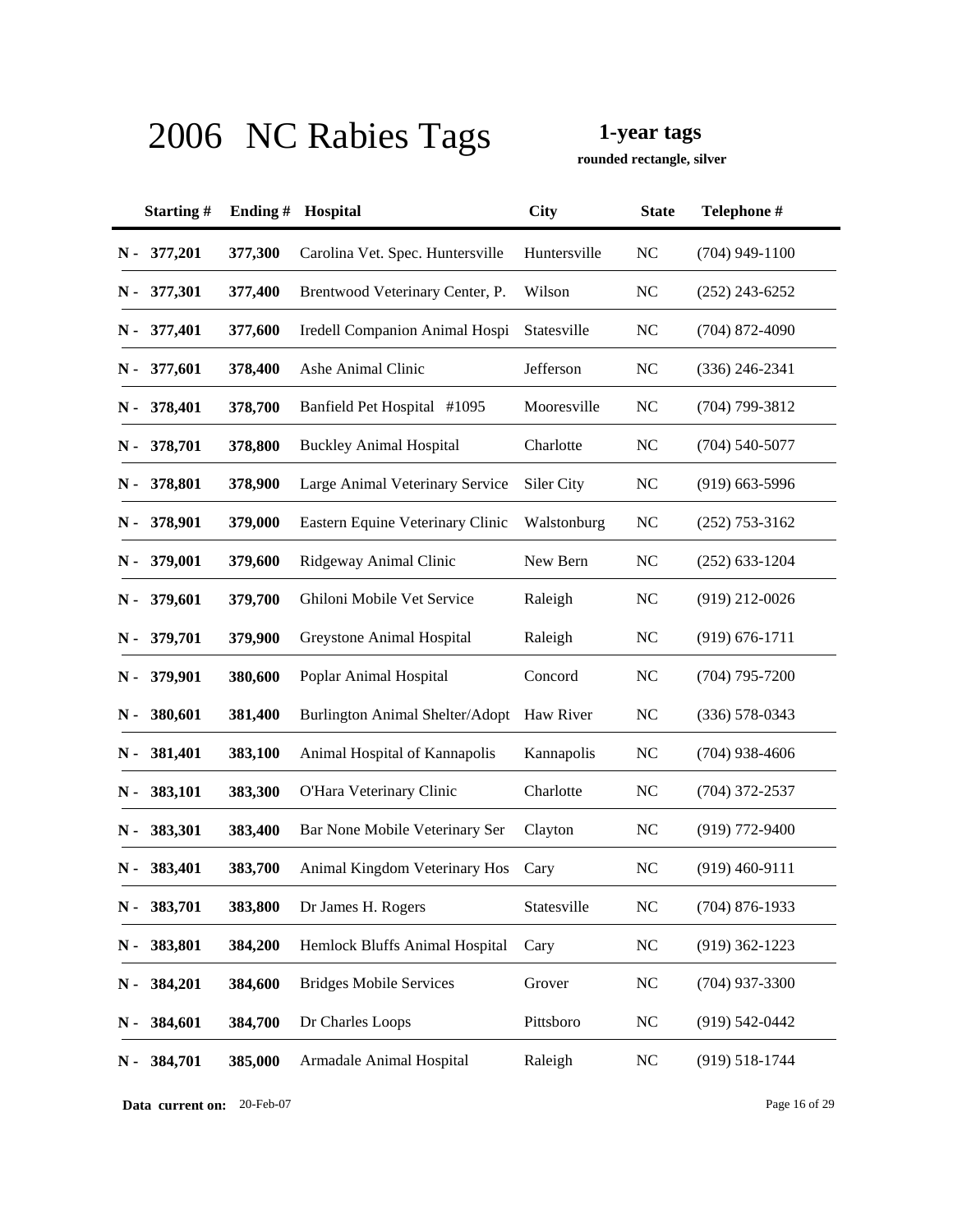**rounded rectangle, silver**

|       | Starting# | Ending# | Hospital                          | <b>City</b>   | <b>State</b> | Telephone #        |
|-------|-----------|---------|-----------------------------------|---------------|--------------|--------------------|
| $N -$ | 385,001   | 385,100 | Clarksville Veterinary Clinic     | Clarksville   | VA           | $(434)$ 374-0166   |
| N -   | 385,101   | 385,800 | Lake Pine Animal Hospital         | Apex          | NC           | $(919)$ 380-1157   |
| N -   | 385,801   | 387,000 | Watauga Veterinary Hospital       | Boone         | <b>NC</b>    | $(828)$ 297-3300   |
| N -   | 387,001   | 387,200 | Crepe Myrtle Animal Hospital      | Angier        | NC           | $(919)$ 639-8387   |
| N -   | 387,201   | 387,900 | The Nicks Road Veterinary Clini   | Mebane        | <b>NC</b>    | $(919)$ 304-2337   |
| N -   | 387,901   | 389,100 | Matthews Animal Clinic, P.A.      | Matthews      | <b>NC</b>    | $(704)$ 847-9856   |
| N -   | 389,101   | 389,400 | Knightdale Animal Hospital        | Knightdale    | <b>NC</b>    | $(919)$ 261-8811   |
| N -   | 389,401   | 389,700 | Animal Medical Center of Garner   | Garner        | <b>NC</b>    | $(919)$ 779-8887   |
| N -   | 389,701   | 390,600 | Animal Hospital of East Burke, P  | Valdese       | <b>NC</b>    | (828) 874-8387     |
| N -   | 390,601   | 390,800 | Matthews Animal Clinic, P.A.      | Matthews      | <b>NC</b>    | $(704)$ 847-9856   |
| N -   | 390,801   | 391,200 | Berkeley Veterinary Clinic        | Goldsboro     | <b>NC</b>    | $(919)$ 778-5398   |
| N -   | 391,201   | 391,500 | Animal Care Clinic of Laurinbur   | Laurinburg    | <b>NC</b>    | $(910)$ 277-7231   |
| N -   | 391,501   | 393,900 | Pamlico Animal Hospital           | Washington    | NC           | $(252)$ 946-2834   |
| N -   | 393,901   | 394,200 | Gabriel's Creek Veterinary Clinic | Mars Hill     | <b>NC</b>    | $(828)$ 689-9128   |
| N -   | 394,201   | 394,600 | North College Road Animal Hos     | Wilmington    | NC           | $(910)$ 452-2273   |
| N -   | 394,601   | 395,500 | Falls Village Veterinary Hospital | Raleigh       | <b>NC</b>    | $(919) 847 - 0141$ |
| N -   | 395,501   | 395,800 | Humane Society of Concord/Gre     | Concord       | <b>NC</b>    | $(704) 782 - 9416$ |
| $N -$ | 395,801   | 396,500 | Goose Creek Animal Hospital       | Sunbury       | <b>NC</b>    | $(252)$ 465-4831   |
| $N -$ | 396,501   | 396,600 | Veterinary Home Services          | Raleigh       | <b>NC</b>    | (919) 847-2255     |
| $N -$ | 396,601   | 397,000 | Pamlico Co Health Dept            | Bayboro       | <b>NC</b>    | $(252)$ 745-5634   |
| $N -$ | 397,001   | 397,600 | Arendell Animal Hospital, P.A.    | Morehead City | <b>NC</b>    | $(252)$ 726-4998   |
| $N -$ | 397,601   | 398,500 | <b>Locust Animal Clinic</b>       | Locust        | <b>NC</b>    | $(704) 888 - 6590$ |

**Data current on:** 20-Feb-07 Page 17 of 29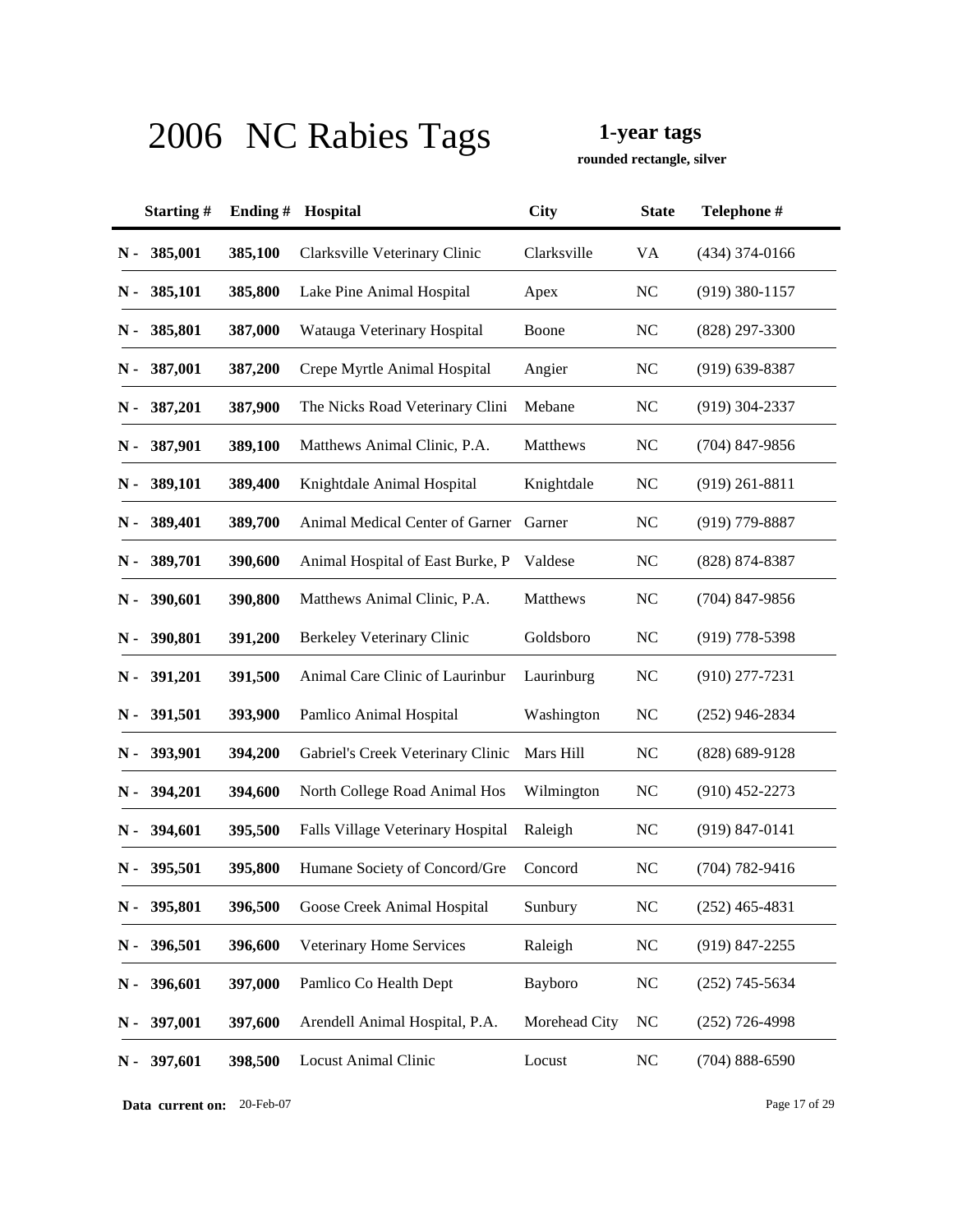**rounded rectangle, silver**

|               | Starting# | Ending# | Hospital                               | <b>City</b>  | <b>State</b> | Telephone #        |
|---------------|-----------|---------|----------------------------------------|--------------|--------------|--------------------|
| $N -$         | 398,501   | 398,600 | Dr Kate's Mobile Veterinary Prac       | Raleigh      | <b>NC</b>    | $(919) 832 - 2000$ |
| N -           | 398,601   | 398,700 | Close Calls, PLLC                      | Raleigh      | NC           | $(919) 749 - 3590$ |
| N -           | 398,701   | 399,800 | Morganton Animal Clinic                | Morganton    | <b>NC</b>    | $(828)$ 433-9265   |
| N -           | 399,801   | 400,100 | Fisher Veterinary Hospital, P.A.       | Raleigh      | <b>NC</b>    | $(919) 790 - 0412$ |
| N -           | 400,101   | 400,200 | <b>Triangle Veterinary Emergency</b>   | Durham       | <b>NC</b>    | $(919)$ 489-0615   |
| N -           | 400,201   | 400,300 | Veterinary Spec Hospital of the C Cary |              | <b>NC</b>    | (919) 233-4911     |
| N -           | 400,301   | 400,600 | Chatham Veterinary Service, P.A.       | Siler City   | <b>NC</b>    | $(919) 742 - 4441$ |
| N -           | 400,601   | 400,900 | Cary Veterinary Hospital               | Cary         | <b>NC</b>    | $(919)$ 469-0947   |
| N -           | 400,901   | 401,000 | Healthy Pets Mobile Vet                | Raleigh      | <b>NC</b>    | $(919)$ 329-7387   |
| N -           | 401,001   | 402,500 | Pender Co Animal Control               | Burgaw       | <b>NC</b>    | $(910)$ 259-1349   |
| N -           | 402,501   | 402,700 | Matthew Turner DVM                     | Faison       | <b>NC</b>    | $(910)$ 385-6222   |
| N -           | 402,701   | 403,200 | Mobile Vet to Pet Service & Clin       | Hickory      | <b>NC</b>    | $(828)$ 446-9838   |
| N -           | 403,201   | 404,200 | Live Oak Veterinary Hospital           | Beaufort     | <b>NC</b>    | $(252) 504 - 2097$ |
| N -           | 404,201   | 404,700 | <b>Weddington Animal Hospital</b>      | Matthews     | <b>NC</b>    | $(704)$ 847-8466   |
| N -           | 404,701   | 405,300 | Mebane Pet Clinic                      | Mebane       | <b>NC</b>    | $(919)$ 304-5200   |
| N -           | 405,301   | 405,800 | <b>Plantation Animal Hospital</b>      | Clayton      | <b>NC</b>    | $(919)$ 359-9977   |
| N -           | 405,801   | 406,100 | Dr Bradlers' Animal House Calls        | Hampstead    | <b>NC</b>    | $(910) 686 - 4806$ |
| $\mathbf N$ - | 406,101   | 407,000 | SouthPark Animal Hospital              | Charlotte    | <b>NC</b>    | $(704)$ 523-3457   |
| $N -$         | 407,001   | 409,000 | SPCA of Wake County                    | Raleigh      | NC           | $(919) 772 - 2326$ |
| $N -$         | 409,001   | 410,000 | Wellness Office & Prev Care            | Jacksonville | <b>NC</b>    | $(910)$ 330-0481   |
| $N -$         | 410,001   | 410,900 | <b>Avery Animal Hospital</b>           | Newland      | <b>NC</b>    | (828) 733-9810     |
| $N -$         | 410,901   | 411,200 | Cleveland School Animal Hospit         | Garner       | <b>NC</b>    | $(919) 662 - 7387$ |

**Data current on:** 20-Feb-07 Page 18 of 29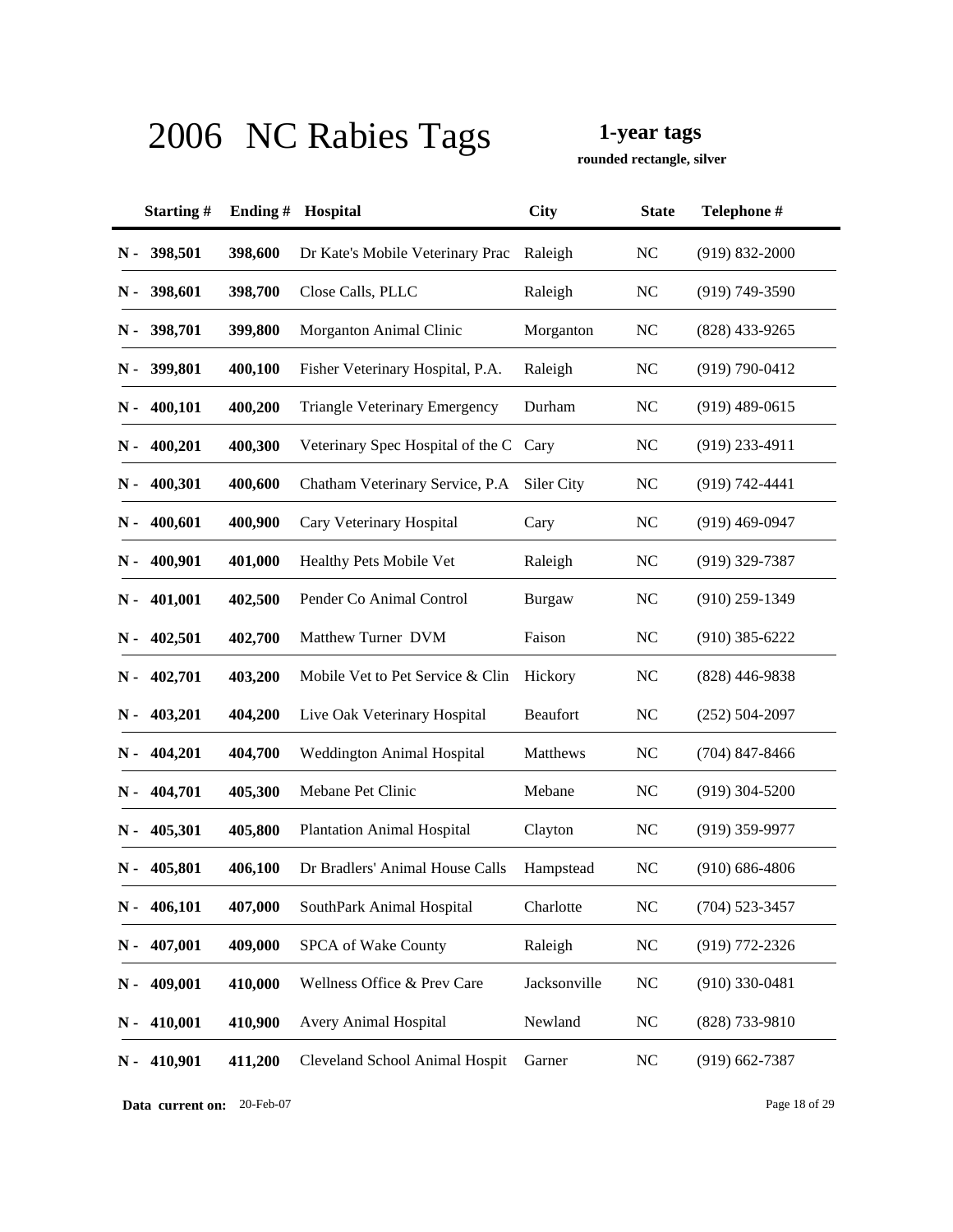**rounded rectangle, silver**

|               | Starting#     | Ending# | Hospital                             | <b>City</b>       | <b>State</b> | Telephone #        |
|---------------|---------------|---------|--------------------------------------|-------------------|--------------|--------------------|
|               | $N - 411,201$ | 411,500 | Kindness Mobile Spay-Neuter Cl       | Maysville         | <b>NC</b>    | $(252)$ 422-6770   |
|               | $N - 411,501$ | 412,000 | Piedmont Veterinary Clinic           | Hillsborough      | <b>NC</b>    | (919) 732-2569     |
|               | $N - 412,001$ | 414,000 | Lakewood Veterinary Hospital, P      | Mooresville       | <b>NC</b>    | $(704)$ 662-6077   |
|               | $N - 414,001$ | 414,600 | Second Chance Pet Adoptions          | Raleigh           | <b>NC</b>    | $(919) 851 - 8404$ |
|               | $N - 414,601$ | 414,800 | Veterinary Housecalls/Mobile Ca      | Charlotte         | <b>NC</b>    | $(704)$ 523-5534   |
|               | $N - 414,801$ | 415,700 | Piedmont Veterinary Clinic           | Mebane            | <b>NC</b>    | $(919) 563 - 6080$ |
|               | $N - 415,701$ | 416,000 | Woodlawn Animal Hospital, P.A.       | Charlotte         | <b>NC</b>    | $(704)$ 523-3576   |
| $N -$         | 416,001       | 416,300 | Banfield Pet Hospital of Aberdee     | Aberdeen          | <b>NC</b>    | $(910)$ 692-4931   |
| $N -$         | 416,301       | 416,500 | Larry K. Watts, DVM                  | Statesville       | <b>NC</b>    | $(704)$ 878-2371   |
| $N -$         | 416,501       | 416,700 | Paws & Claws Mobile Vet              | Huntersville      | <b>NC</b>    | $(704)$ 779-4200   |
| $N -$         | 416,701       | 417,200 | Four Paws Veterinary Hospital        | Southport         | <b>NC</b>    | $(910)$ 457-7387   |
| $N -$         | 417,201       | 418,200 | Banfield Pet Hospital Pineville      | Pineville         | <b>NC</b>    | $(704)$ 542-8339   |
| $N -$         | 418,201       | 418,300 | Banfield Pet Hospital of Burlingt    | Burlington        | <b>NC</b>    | $(336) 524 - 9106$ |
| N -           | 418,301       | 418,400 | All Saints Animal Hospital           | Hendersonville    | <b>NC</b>    | $(828) 697 - 1717$ |
| N -           | 418,401       | 418,900 | <b>Bame-Beagle Mobile Veterinary</b> | Burlington        | <b>NC</b>    | $(336)$ 421-5315   |
| N -           | 418,901       | 419,200 | Northwest Animal Hospital            | Oak Ridge         | <b>NC</b>    | $(336)$ 643-8984   |
| N -           | 419,201       | 419,300 | Vet Mobile                           | Cary              | <b>NC</b>    | $(919)$ 467-6297   |
|               | $N - 419,301$ | 419,700 | Sandhill Veterinary Hospital         | Southern Pines    | NC           | $(910)$ 692-3551   |
| N -           | 419,701       | 420,200 | Mid-Way Veterinary Clinic            | <b>Bear Creek</b> | <b>NC</b>    | $(919)$ 837-2904   |
| $\mathbf N$ - | 420,201       | 420,300 | Southern Pines Equine Associate      | Southern Pines    | <b>NC</b>    | $(910)$ 692-8640   |
| N-            | 420,301       | 420,800 | Ambassador Animal Hospital           | Greensboro        | <b>NC</b>    | $(336)$ 379-1227   |
| $N -$         | 420,801       | 420,900 | NCSU, CVM, Lab Animal Resou          | Raleigh           | <b>NC</b>    | $(919) 513 - 6280$ |

**Data current on:** 20-Feb-07 Page 19 of 29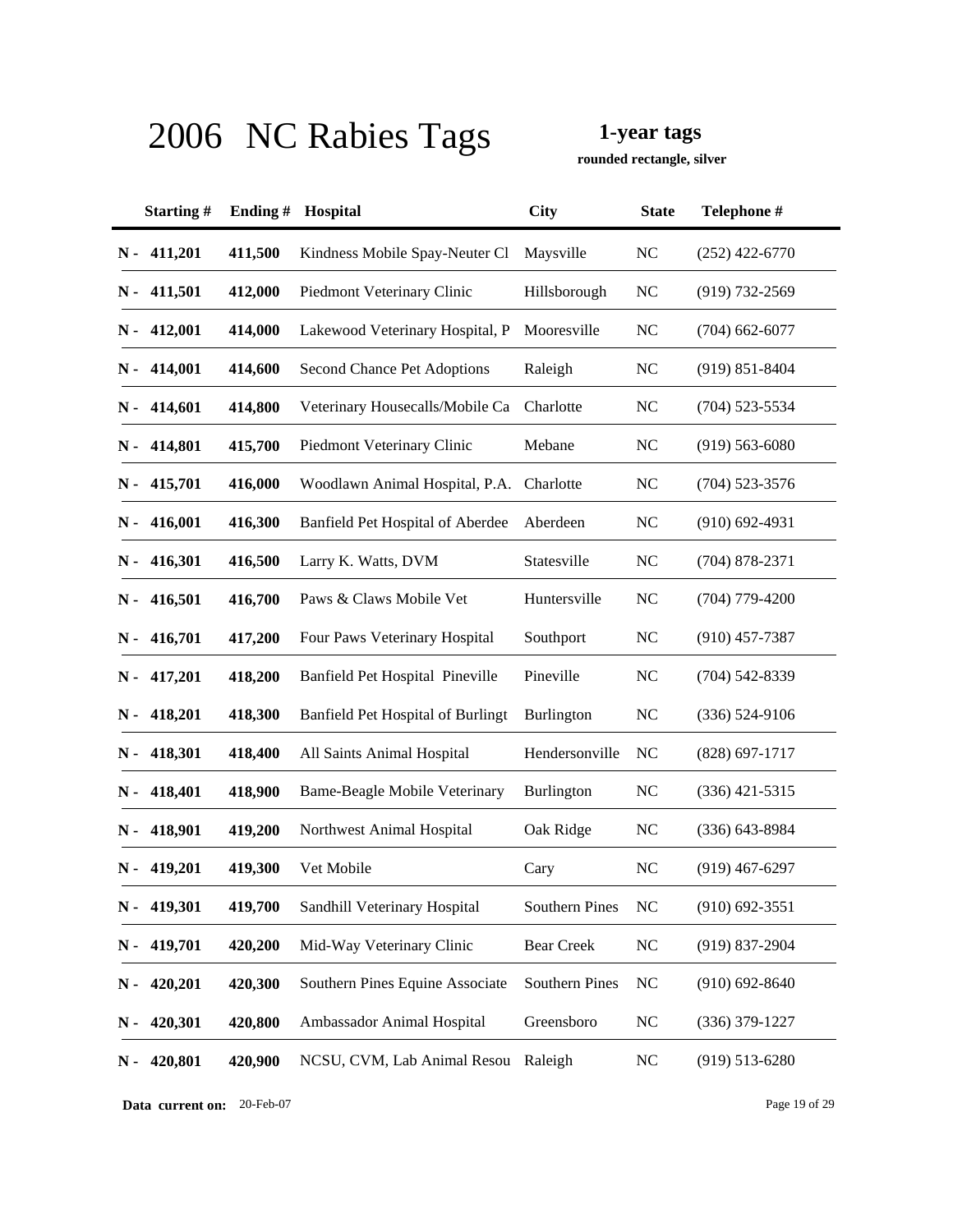**rounded rectangle, silver**

|               | Starting# | Ending# | Hospital                             | <b>City</b>       | <b>State</b> | Telephone #        |
|---------------|-----------|---------|--------------------------------------|-------------------|--------------|--------------------|
| $N -$         | 420,901   | 421,200 | Vet Express                          | Tobaccoville      | <b>NC</b>    | $(336)$ 985-4903   |
| N -           | 421,201   | 423,200 | <b>Madison County Animal Shelter</b> | Marshall          | <b>NC</b>    | $(828)$ 649-3190   |
| N -           | 423,201   | 423,300 | <b>NCSU CVM Mobile Surgery</b>       | Raleigh           | <b>NC</b>    | $(919)$ 606-2752   |
| N -           | 423,301   | 423,600 | Dixie Trail Animal Clinic, Inc.      | Raleigh           | <b>NC</b>    | $(919) 781 - 5977$ |
| N -           | 423,601   | 423,700 | Katherine DeVore, D.V.M.             | <b>High Point</b> | <b>NC</b>    | $(336)$ 431-0038   |
| N -           | 423,701   | 424,000 | Davis Animal Hospital                | Statesville       | <b>NC</b>    | $(704)$ 872-6224   |
| N -           | 424,001   | 424,200 | Furry Friends Mobile Veterinary      | Chapel Hill       | <b>NC</b>    | $(919)$ 929-4624   |
| N -           | 424,201   | 424,600 | Mitchell Mill Animal Hospital        | Raleigh           | <b>NC</b>    | $(919)$ 266-8177   |
| N -           | 424,601   | 424,700 | Armadale Animal Hospital             | Raleigh           | <b>NC</b>    | $(919) 518 - 1744$ |
| N -           | 424,601   | 425,100 | Vance County Animal Shelter          | Henderson         | <b>NC</b>    | $(252)$ 492-3136   |
| N -           | 425,101   | 426,100 | Wallace Animal Care Clinic           | Teachey           | <b>NC</b>    | $(910)$ 285-5454   |
| N -           | 426,101   | 427,100 | Animal Hospital                      | Whiteville        | <b>NC</b>    | $(910) 642 - 3221$ |
| N -           | 427,101   | 427,300 | Banfield Pet Hospital Garner #5      | Garner            | <b>NC</b>    | $(919)$ 661-1926   |
| N -           | 427,301   | 428,500 | Banfield Pet Hospital-Brier Cree     | Raleigh           | <b>NC</b>    | $(919) 806 - 2960$ |
| N -           | 428,501   | 428,700 | Frazier's Mobile Equine              | Benson            | <b>NC</b>    | $(910)$ 578-8373   |
| N -           | 428,701   | 428,900 | Dr Gene Nemechek                     | Wilson            | <b>NC</b>    | $(252)$ 291-0558   |
| N -           | 428,901   | 429,900 | <b>Tower Animal Hospital</b>         | Raleigh           | <b>NC</b>    | $(919)$ 231-8030   |
| $\mathbf N$ - | 429,901   | 430,400 | Mebane Mobile Veterinary Servi       | Mebane            | <b>NC</b>    | $(336)$ 421-5197   |
| $N -$         | 430,401   | 430,500 | <b>Animal Medical Center</b>         | Danville          | <b>VA</b>    | (434) 793-6477     |
| $N -$         | 430,501   | 430,600 | Equine Medical & Acupuncture         | Fort Mill         | <b>SC</b>    | $(803)$ 517-8734   |
| $N -$         | 430,601   | 430,700 | Equine Express Mobile Veterinar      | New Bern          | <b>NC</b>    | $(252) 670 - 1110$ |
| N-            | 430,701   | 430,800 | <b>Tyson Animal Hospital</b>         | Durham            | NC           | $(919) 544 - 8297$ |

**Data current on:** 20-Feb-07 Page 20 of 29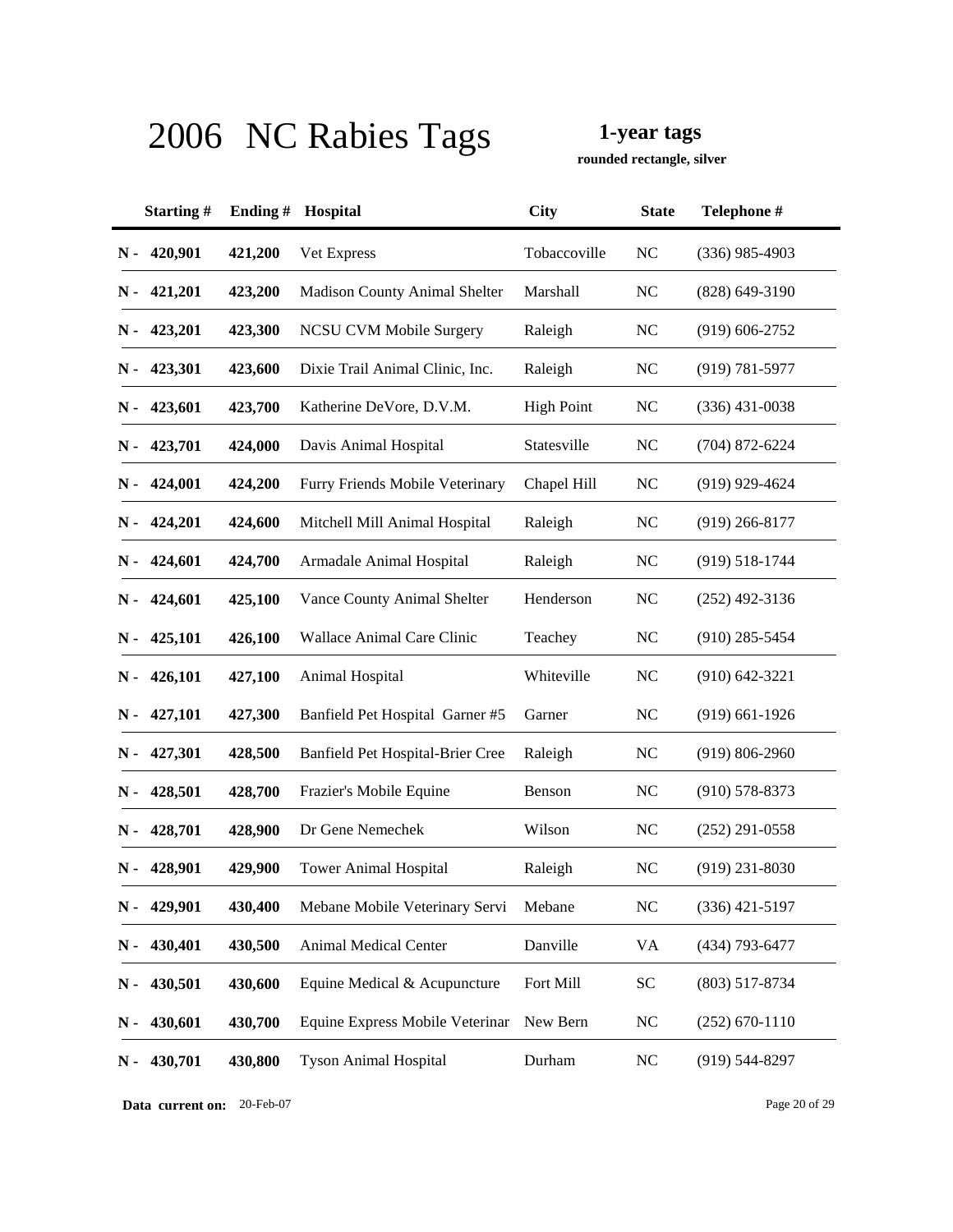**rounded rectangle, silver**

|               | Starting# | Ending# | Hospital                              | <b>City</b>        | <b>State</b>   | Telephone #        |
|---------------|-----------|---------|---------------------------------------|--------------------|----------------|--------------------|
| $N -$         | 430,801   | 430,900 | Dr Ted L. James                       | Salisbury          | <b>NC</b>      | $(704)$ 636-1202   |
| N -           | 430,901   | 431,400 | Keel's Critter Mobile Service         | Robersonville      | <b>NC</b>      | $(252) 531 - 4105$ |
| N -           | 431,401   | 431,500 | Ross Prezant, DVM                     | Weaverville        | <b>NC</b>      | $(828)$ 645-6643   |
| N -           | 431,501   | 431,800 | Mitchell County Animal Rescue         | Morganton          | <b>NC</b>      | $(828)$ 765-6952   |
| N -           | 431,801   | 431,900 | Lucas Mobile Veterinary Service       | Clinton            | <b>NC</b>      | $(910)$ 596-2897   |
| N -           | 431,901   | 432,000 | Phillips Animal Medical Hospital      | Gastonia           | <b>NC</b>      | $(704)$ 867-3514   |
| N -           | 432,001   | 432,500 | Stewart's Mountain View Animal        | <b>Spruce Pine</b> | <b>NC</b>      | $(828)$ 765-7059   |
| N -           | 432,501   | 432,700 | Grassy Creek Animal Hospital          | Pinnacle           | <b>NC</b>      | $(336)$ 325-2400   |
| N -           | 432,701   | 432,800 | <b>Belmont Animal Hospital</b>        | Belmont            | <b>NC</b>      | $(704)$ 825-1330   |
| N -           | 432,801   | 433,000 | Banfield Pet Hospital of Burlingt     | Burlington         | <b>NC</b>      | $(336) 524-9106$   |
| N -           | 433,001   | 433,400 | Best Friends Mobile Veterinary C      | Asheville          | <b>NC</b>      | (828) 337-8333     |
| N -           | 433,401   | 433,800 | Mitchell County Animal Rescue         | Morganton          | <b>NC</b>      | $(828)$ 765-6952   |
| N -           | 433,801   | 434,000 | Wilmington Animal Health Care         | Wilmington         | <b>NC</b>      | $(910) 791 - 7101$ |
| N -           | 434,001   | 434,100 | Rocky Point Animal Hospital           | <b>Rocky Point</b> | <b>NC</b>      | $(910)$ 602-6633   |
| N -           | 434,101   | 434,300 | Banfield Pet Hospital of Arden #      | Arden              | <b>NC</b>      | $(828) 681 - 0519$ |
| N -           | 434,301   | 434,500 | Roxboro Road Veterinary Hospit        | Durham             | <b>NC</b>      | $(919)$ 477-9711   |
| N -           | 434,501   | 434,900 | Banfield Pet Hospital Garner #5       | Garner             | <b>NC</b>      | $(919)$ 661-1926   |
| $\mathbf N$ - | 434,901   | 435,000 | Dr Betsy Walton                       | Raleigh            | N <sub>C</sub> | (919) 779-4559     |
| $N -$         | 435,001   | 435,300 | Banfield Pet Hospital #1095           | Mooresville        | <b>NC</b>      | $(704)$ 799-3812   |
| $\mathbf N$ - | 435,301   | 435,600 | <b>Chatham County Animal Control</b>  | Pittsboro          | <b>NC</b>      | $(919)$ 542-7203   |
| $N -$         | 435,601   | 436,600 | <b>Union County Animal Services B</b> | Monroe             | <b>NC</b>      | $(704)$ 283-2308   |
| $N -$         | 436,601   | 438,100 | <b>Edgecombe County Animal Cont</b>   | Tarboro            | <b>NC</b>      | $(252)$ 641-7851   |

**Data current on:** 20-Feb-07 Page 21 of 29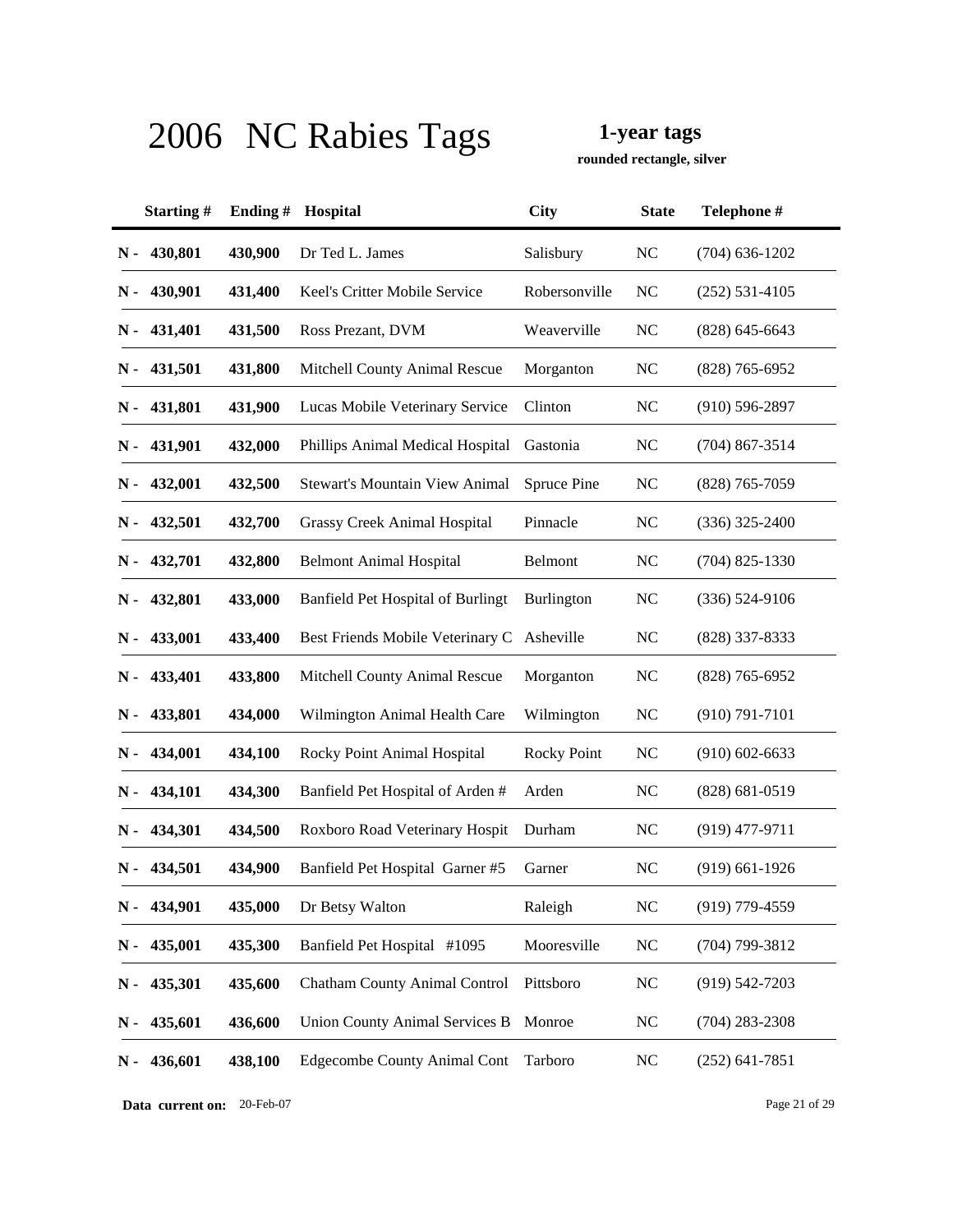**rounded rectangle, silver**

|       | Starting# | Ending $#$ | Hospital                             | <b>City</b>        | <b>State</b> | Telephone #        |
|-------|-----------|------------|--------------------------------------|--------------------|--------------|--------------------|
| $N -$ | 438,101   | 438,200    | Weirick Mobile Veterinary Servi      | Greensboro         | <b>NC</b>    | $(336)$ 340-8686   |
| N -   | 438,201   | 438,300    | Animal Hospital of Newton-Con        | Newton             | <b>NC</b>    | $(828)$ 466-2726   |
| N -   | 438,301   | 438,500    | Davis Animal Hospital                | Statesville        | <b>NC</b>    | $(704)$ 872-6224   |
| N -   | 438,501   | 438,800    | The Veterinary Hosp. of Pleasant     | Greensboro         | <b>NC</b>    | $(336)$ 676-8387   |
| N -   | 438,801   | 439,000    | Dr Gene Nemechek                     | Wilson             | <b>NC</b>    | $(252)$ 291-0558   |
| N -   | 439,001   | 439,500    | Gandy Animal Hospital                | Rockingham         | NC           | $(910)$ 997-2518   |
| N -   | 439,501   | 441,000    | Asheville Humane Society             | Asheville          | <b>NC</b>    | $(828)$ 253-6807   |
| N -   | 441,001   | 441,500    | Thomasville Veterinary Hospital,     | Thomasville        | NC           | $(336)$ 475-9119   |
| N -   | 441,501   | 441,600    | Homeward Bound Mobile Vet Se         | Raleigh            | <b>NC</b>    | $(919)$ 847-2500   |
| N -   | 441,601   | 442,200    | Banfield Pet Hospital-Wake For       | <b>Wake Forest</b> | NC           | $(919) 562 - 3852$ |
| N -   | 442,201   | 442,800    | Banfield Pet Hospital Raleigh #      | Raleigh            | <b>NC</b>    | $(919) 790 - 8337$ |
| N -   | 442,801   | 443,000    | Humane Society of Concord/Gre        | Concord            | NC           | $(704) 782 - 9416$ |
| N -   | 443,001   | 443,200    | North Churton Animal Hospital        | Hillsborough       | NC           | $(919) 644 - 7387$ |
| N -   | 443,201   | 443,300    | Bear Creek Mobile Vet Service        | New London         | NC           | $(704)$ 463-7677   |
| N -   | 443,301   | 443,400    | All Saints Animal Hospital           | Hendersonville     | NC           | $(828) 697 - 1717$ |
| N -   | 443,401   | 444,900    | Tar River Veterinary Hospital        | Franklinton        | <b>NC</b>    | $(919)$ 494-5500   |
| N -   | 444,901   | 445,200    | Village Animal Hospital              | Mooresville        | <b>NC</b>    | $(704)$ 660-9663   |
| N -   | 445,201   | 446,700    | <b>Iredell County Animal Control</b> | Statesville        | <b>NC</b>    | $(704)$ 878-5424   |
| N -   | 446,701   | 447,100    | Animal Hospital of Beulaville, P.    | Beulaville         | NC           | $(910)$ 298-8188   |
| $N -$ | 447,101   | 447,500    | Kindness Mobile Spay-Neuter Cl       | Maysville          | <b>NC</b>    | $(252)$ 422-6770   |
| $N -$ | 447,501   | 448,500    | North Mecklenburg Animal Hosp        | Cornelius          | <b>NC</b>    | $(704)$ 892-0207   |
| $N -$ | 448,501   | 449,000    | Bowman Animal Clinic, Inc.           | Raleigh            | NC           | $(919) 847 - 6216$ |

**Data current on:** 20-Feb-07 Page 22 of 29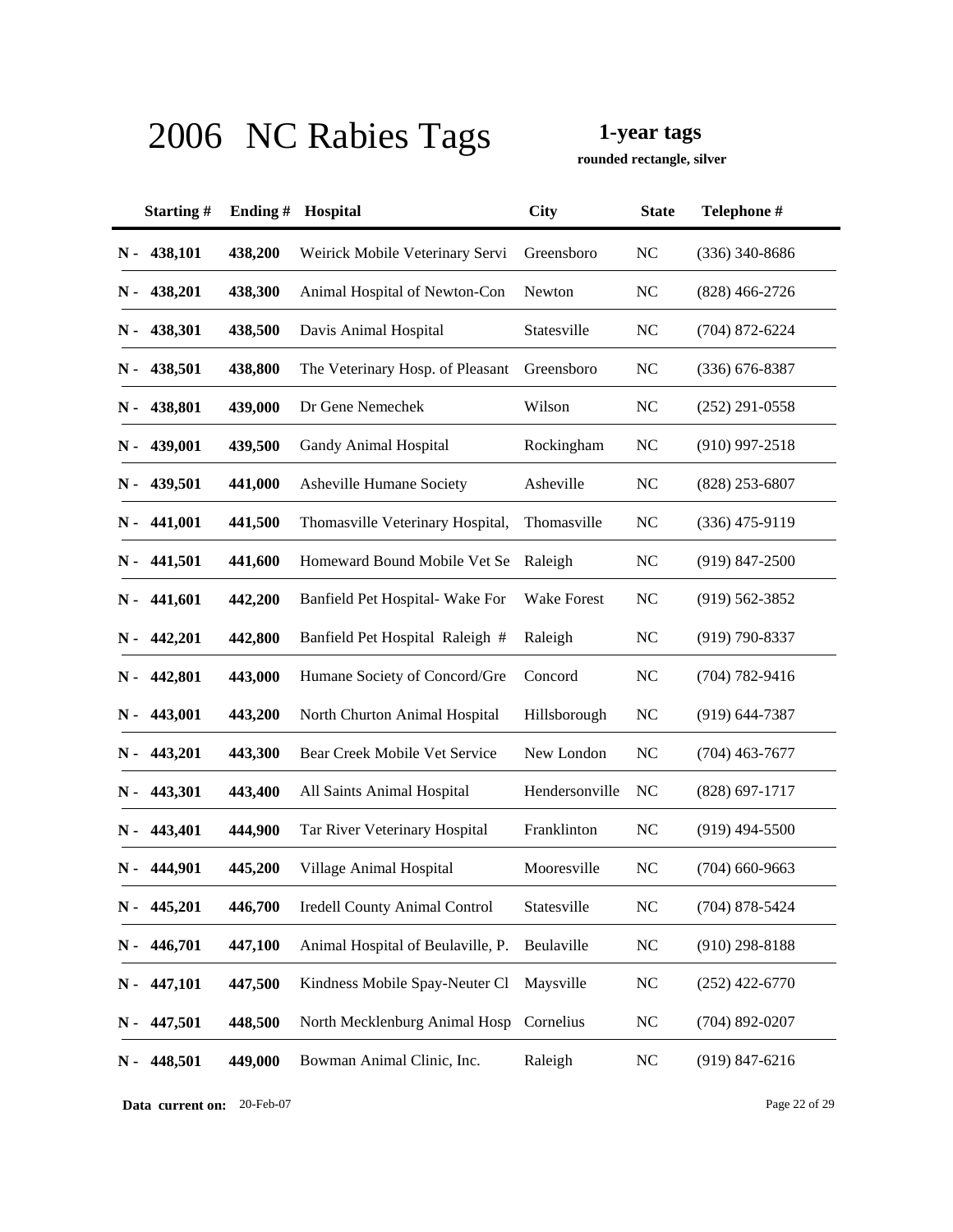**rounded rectangle, silver**

|               | Starting#     | Ending# | Hospital                                   | <b>City</b>        | <b>State</b>   | Telephone #        |
|---------------|---------------|---------|--------------------------------------------|--------------------|----------------|--------------------|
| N -           | 449,001       | 449,100 | Davis Animal Hospital                      | Statesville        | N <sub>C</sub> | $(704)$ 872-6224   |
| N -           | 449,101       | 449,300 | <b>Buckley Animal Hospital</b>             | Charlotte          | <b>NC</b>      | $(704)$ 540-5077   |
| N -           | 449,301       | 449,500 | <b>Boulevard Animal Hospital</b>           | Raleigh            | <b>NC</b>      | $(919)$ 828-7468   |
| N -           | 449,501       | 450,000 | Mooresville Animal Hospital, P.            | Mooresville        | <b>NC</b>      | $(704)$ 664-4087   |
| $N -$         | 450,001       | 450,800 | Huntersville Animal Control                | Huntersville       | <b>NC</b>      | $(704)$ 875-6542   |
| N -           | 450,801       | 451,000 | Chatham Veterinary Service, P.A.           | Siler City         | <b>NC</b>      | $(919) 742 - 4441$ |
|               | $N - 451,001$ | 451,100 | Greystone Animal Hospital                  | Raleigh            | <b>NC</b>      | $(919) 676 - 1711$ |
| N -           | 451,101       | 451,200 | Carolina Animal Hospital of Cree Creedmoor |                    | <b>NC</b>      | $(919) 528 - 0606$ |
| $N -$         | 451,201       | 451,500 | Banfield Pet Hospital- Wake For            | <b>Wake Forest</b> | <b>NC</b>      | $(919) 562 - 3852$ |
| N -           | 451,501       | 452,000 | <b>Tysor Veterinary Clinic</b>             | Siler City         | <b>NC</b>      | $(919) 742 - 3646$ |
| N -           | 452,001       | 452,300 | Ashe Animal Clinic                         | Jefferson          | <b>NC</b>      | $(336)$ 246-2341   |
| N -           | 452,301       | 452,400 | Dr Bruce Akers                             | Raleigh            | <b>NC</b>      | $(919)$ 270-7993   |
| N -           | 452,401       | 452,700 | Dr Gene Nemechek                           | Wilson             | <b>NC</b>      | $(252)$ 291-0558   |
| N -           | 452,701       | 452,800 | <b>Tyson Animal Hospital</b>               | Durham             | <b>NC</b>      | $(919)$ 544-8297   |
| N -           | 452,801       | 453,000 | Banfield Pet Hospital of Burlingt          | Burlington         | <b>NC</b>      | $(336) 524-9106$   |
| N -           | 453,001       | 453,200 | Rocky Point Animal Hospital                | <b>Rocky Point</b> | <b>NC</b>      | $(910)$ 602-6633   |
| N -           | 453,201       | 453,300 | Animal Medical Center of Garner            | Garner             | <b>NC</b>      | $(919)$ 779-8887   |
| $\mathbf N$ - | 453,301       | 453,400 | Caring Hearts Animal Hospital              | Matthews           | <b>NC</b>      | $(704)$ 893-2799   |
| $N -$         | 453,401       | 453,500 | Paws & Claws Mobile Vet                    | Huntersville       | <b>NC</b>      | $(704)$ 779-4200   |
| $N -$         | 453,501       | 455,000 | <b>Brunswick Animal Hospital</b>           | Supply             | <b>NC</b>      | $(910)$ 754-8165   |
| $N -$         | 455,001       | 455,500 | Keel's Critter Mobile Service              | Robersonville      | <b>NC</b>      | $(252) 531 - 4105$ |
| $N -$         | 455,501       | 456,100 | Banfield Pet Hospital #415                 | Fayetteville       | <b>NC</b>      | $(910) 864 - 1337$ |

**Data current on:** 20-Feb-07 Page 23 of 29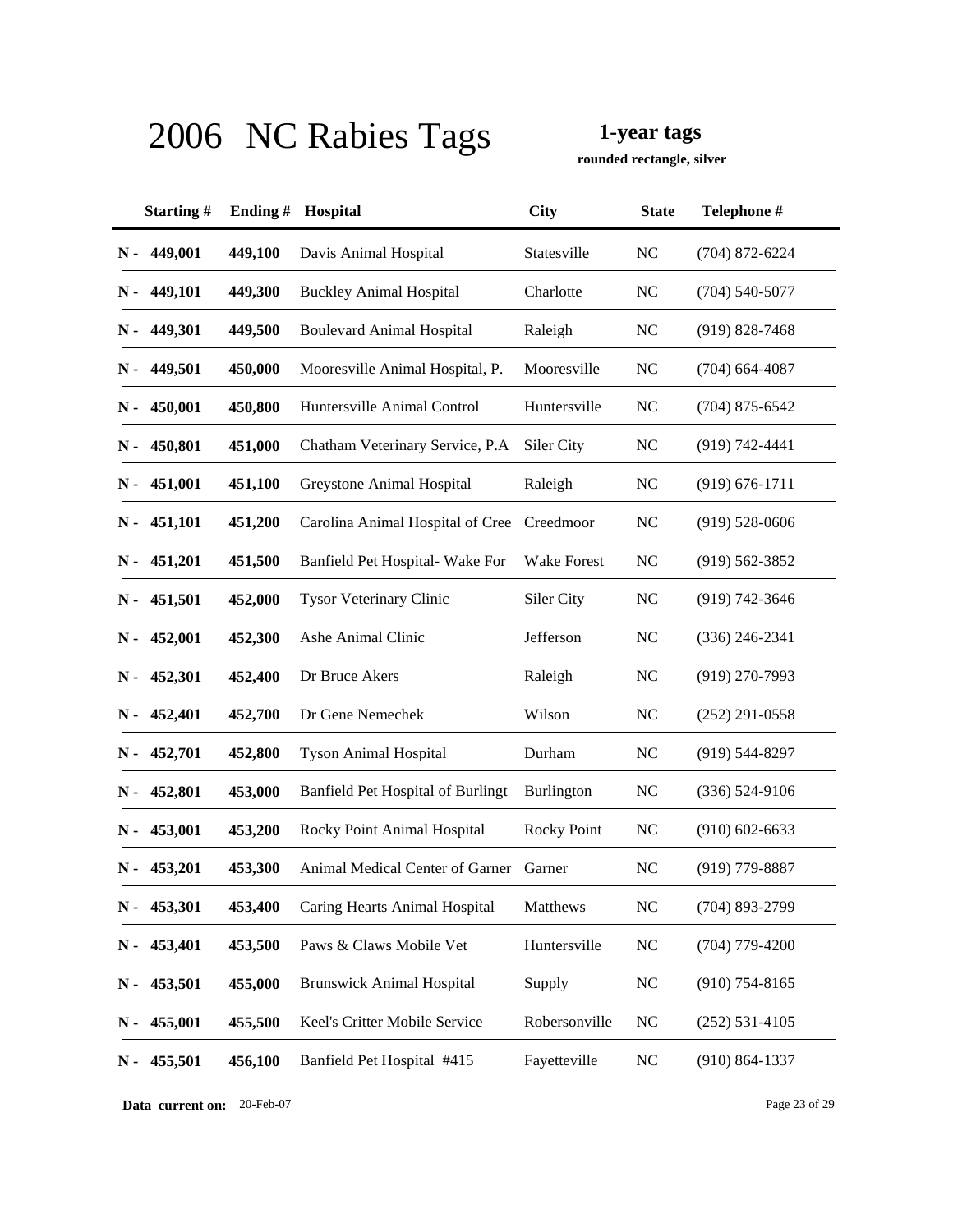**rounded rectangle, silver**

|       | Starting# | Ending $#$ | Hospital                              | <b>City</b>    | <b>State</b>   | Telephone #        |
|-------|-----------|------------|---------------------------------------|----------------|----------------|--------------------|
| $N -$ | 456,101   | 456,400    | Banfield Pet Hospital of Cary #5      | Cary           | <b>NC</b>      | $(919) 858 - 8450$ |
| N -   | 456,401   | 456,500    | <b>Carpenter Animal Hospital</b>      | Cary           | <b>NC</b>      | $(919)$ 469-7387   |
| N -   | 456,501   | 457,500    | Piedmont Comm Spay Neuter &           | Greensboro     | <b>NC</b>      | $(336)$ 299-3060   |
| N -   | 457,501   | 458,000    | Randall Veterinary Hospital           | Mooresville    | <b>NC</b>      | $(704)$ 662-8586   |
| N -   | 458,001   | 458,300    | Cleveland School Animal Hospit        | Garner         | NC             | $(919) 662 - 7387$ |
| N -   | 458,301   | 458,400    | <b>Beaufort County Animal Shelter</b> | Washington     | <b>NC</b>      | $(252)$ 946-4517   |
| N -   | 458,401   | 458,500    | Haw Creek Animal Hospital of A        | Asheville      | <b>NC</b>      | $(828)$ 298-1678   |
| N -   | 458,501   | 458,600    | Brookwood Veterinary Clinic, P.       | Raleigh        | <b>NC</b>      | (919) 779-2940     |
| N -   | 458,601   | 458,700    | All Saints Animal Hospital            | Hendersonville | NC             | $(828)$ 697-1717   |
| N -   | 458,701   | 458,800    | Dr James F Severt, Jr.                | Monroe         | NC             | $(704) 564 - 2949$ |
| N -   | 458,801   | 458,900    | Shanks Veterinary Mobile Servic       | Hickory        | <b>NC</b>      | $(828)$ 381-1341   |
| N -   | 458,901   | 459,100    | Humane Society of Richmond Co         | Rockingham     | N <sub>C</sub> | $(910)$ 895-0335   |
| N -   | 459,101   | 459,300    | <b>Tyrrell County Animal Control</b>  | Columbia       | <b>NC</b>      | $(252)$ 766-1069   |
| N -   | 459,301   | 460,500    | Mallard Creek Animal Hospital         | Charlotte      | <b>NC</b>      | $(704)$ 598-6525   |
| N -   | 460,501   | 461,000    | Banfield Pet Hospital of Apex #       | Apex           | NC             | $(919)$ 387-0954   |
| N -   | 461,001   | 461,500    | Vance County Animal Shelter           | Henderson      | <b>NC</b>      | $(252)$ 492-3136   |
| N -   | 461,501   | 462,000    | Randolph County Animal Contro         | Asheboro       | N <sub>C</sub> | $(336) 683 - 8235$ |
| N -   | 462,001   | 462,100    | <b>Greystone Animal Hospital</b>      | Raleigh        | <b>NC</b>      | $(919) 676 - 1711$ |
| N -   | 462,101   | 462,300    | <b>Alexander County Animal Contr</b>  | Taylorsville   | NC             | $(828)$ 632-1199   |
| $N -$ | 462,301   | 462,500    | APS of Caswell County                 | Yanceyville    | <b>NC</b>      | $(336) 694 - 4921$ |
| N -   | 462,501   | 462,600    | Cary Animal Control                   | Cary           | <b>NC</b>      | $(919)$ 319-4517   |
| $N -$ | 462,601   | 462,900    | Durant Road Animal Hospital &         | Raleigh        | <b>NC</b>      | $(919)$ 847-5533   |

**Data current on:** 20-Feb-07 Page 24 of 29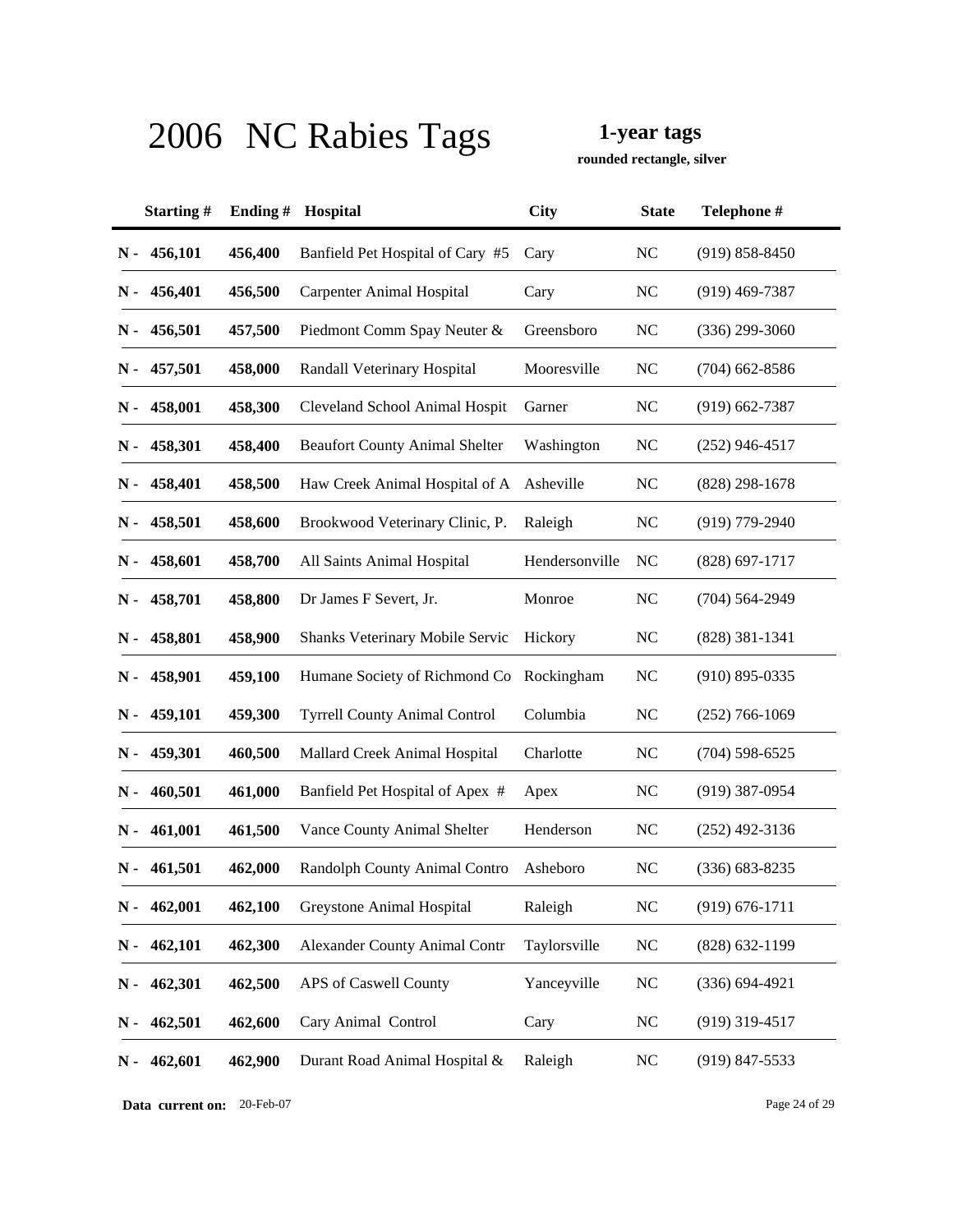**rounded rectangle, silver**

|       | Starting# | Ending# | Hospital                                       | <b>City</b> | <b>State</b>   | Telephone #        |
|-------|-----------|---------|------------------------------------------------|-------------|----------------|--------------------|
| Ν-    | 462,901   | 463,200 | <b>Robeson County Animal Shelter</b>           | St. Paul    | NC             | $(910) 865 - 2200$ |
| N -   | 463,201   | 463,400 | Cary Animal Control                            | Cary        | <b>NC</b>      | $(919)$ 319-4517   |
| N -   | 463,401   | 463,500 | <b>Surry County Animal Control</b>             | Dodson      | N <sub>C</sub> | $(336)$ 401-8481   |
| N -   | 463,501   | 463,600 | Banfield Pet Hospital #1509                    | Charlotte   | <b>NC</b>      | $(704)$ 583-9440   |
| N -   | 463,601   | 464,000 | Animal Hospital of Marion                      | Marion      | <b>NC</b>      | (828) 724-4774     |
| N -   | 464,001   | 464,200 | Magnolia Animal Hospital                       | Raleigh     | NC             | $(919) 873 - 9190$ |
| N -   | 464,201   | 464,500 | Banfield Pet Hospital of Aberdee               | Aberdeen    | <b>NC</b>      | $(910)$ 692-4931   |
| N -   | 464,501   | 465,000 | Banfield Pet Hospital Jacksonvill Jacksonville |             | $\rm NC$       | $(910)$ 938-1627   |
| N -   | 465,001   | 465,200 | 70 West Veterinary Hospital                    | Havelock    | NC             | $(252)$ 447-9525   |
| N -   | 465,201   | 465,400 | <b>Bunn Animal Hospital</b>                    | <b>Bunn</b> | NC             | $(919)$ 496-7401   |
| $N -$ | 465,501   | 466,500 | Seaside Animal Care, P. A.                     | Calabash    | <b>NC</b>      | $(910)$ 579-5550   |
| N -   | 466,501   | 467,500 | Guilford Co Env Health, Attn Bar Greensboro    |             | NC             | $(336) 641 - 4812$ |
| N -   | 467,501   | 468,500 | <b>United Animal Coalition</b>                 | Greensboro  | NC             | $(336)$ 297-5020   |
| N -   | 468,501   | 468,700 | Davis Animal Hospital                          | Statesville | <b>NC</b>      | $(704)$ 872-6224   |
| N -   | 468,701   | 468,900 | Raleigh Cat Clinic                             | Raleigh     | NC             | $(919) 518 - 8013$ |
| N -   | 468,901   | 469,000 | Mocksville Animal Hospital                     | Mocksville  | NC             | $(336)$ 413-6011   |
| N -   | 469,001   | 469,200 | Cat Clinic of Cary                             | Cary        | NC             | $(919)$ 469-9000   |
| N -   | 469,201   | 469,400 | Companion Animal Hospital, Inc.                | Shallotte   | NC             | $(910)$ 754-7282   |
| $N -$ | 469,401   | 469,600 | Nicks Road Veterinary Clinic                   | Mebane      | NC             | $(919)$ 304-2300   |
| $N -$ | 469,601   | 469,800 | Ashe Animal Clinic                             | Jefferson   | $\rm NC$       | $(336)$ 246-2341   |
| N -   | 469,801   | 469,900 | Legion Road Animal Clinic                      | Chapel Hill | <b>NC</b>      | $(919)$ 933-3331   |
| N-    | 469,901   | 470,100 | Piper Glen Animal Hospital                     | Charlotte   | $\rm NC$       | $(704) 541 - 7171$ |

**Data current on:** 20-Feb-07 Page 25 of 29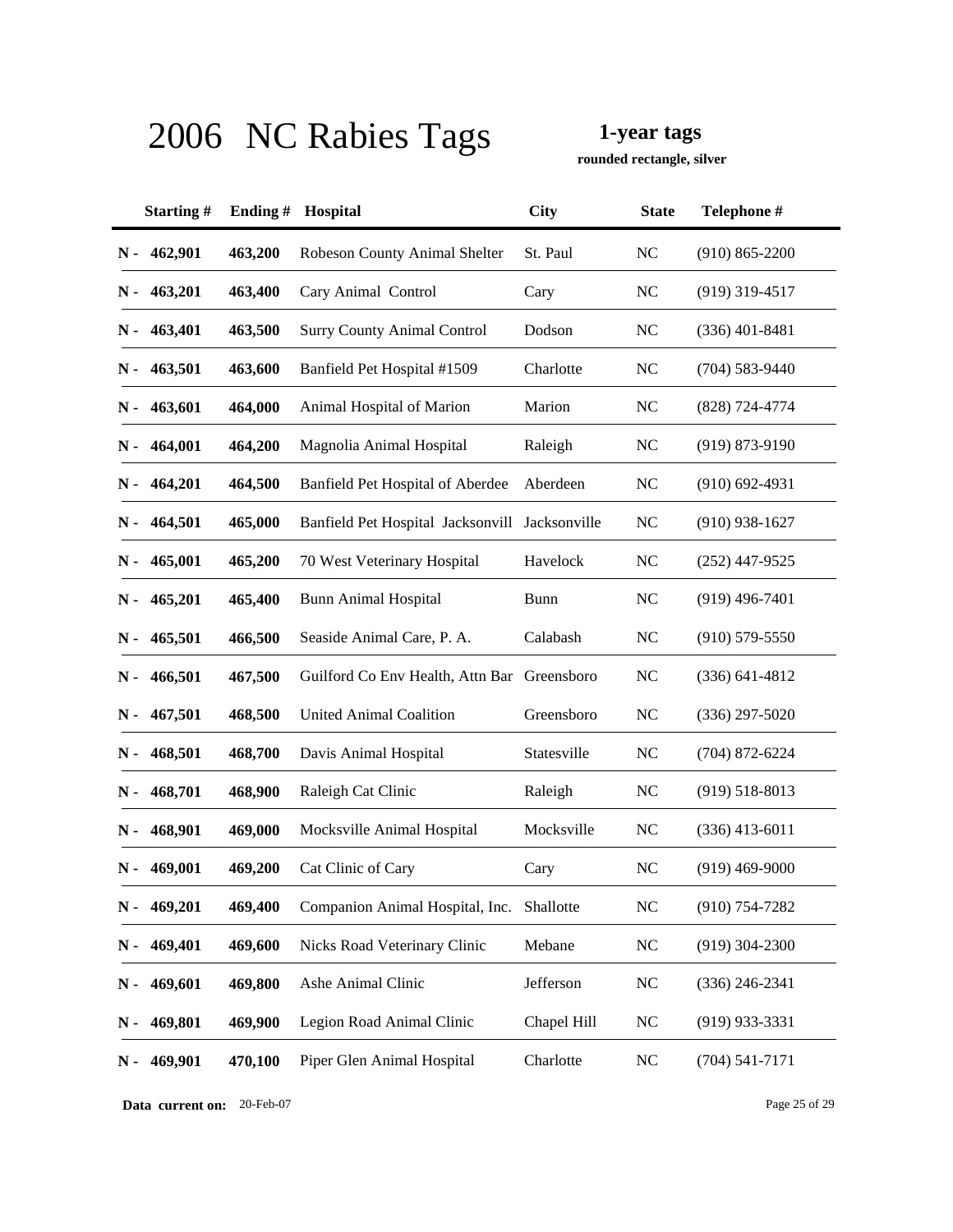**rounded rectangle, silver**

|       | Starting# | Ending $#$ | Hospital                               | <b>City</b>    | <b>State</b>   | Telephone #        |
|-------|-----------|------------|----------------------------------------|----------------|----------------|--------------------|
| $N -$ | 470,101   | 470,300    | Banfield Pet Hospital of Arden #       | Arden          | NC             | $(828) 681 - 0519$ |
| N -   | 470,401   | 470,500    | Nicks Road Veterinary Clinic           | Mebane         | <b>NC</b>      | $(919)$ 304-2300   |
| N -   | 470,501   | 472,000    | United Animal Coalition                | Greensboro     | NC             | $(336)$ 297-5020   |
| N -   | 472,001   | 472,100    | Companion Animal Hospital, Inc.        | Shallotte      | <b>NC</b>      | $(910)$ 754-7282   |
| N -   | 472,101   | 472,200    | Cat Clinic of Cary                     | Cary           | <b>NC</b>      | $(919)$ 469-9000   |
| N -   | 472,201   | 472,300    | Banfield Pet Hospital - Hickory        | Hickory        | <b>NC</b>      | $(828)$ 261-0356   |
| N -   | 472,301   | 472,500    | <b>Burlington Animal Shelter/Adopt</b> | Haw River      | <b>NC</b>      | $(336) 578 - 0343$ |
| N -   | 472,501   | 473,000    | Live Oak Veterinary Hospital           | Beaufort       | NC             | $(252) 504 - 2097$ |
| N -   | 473,001   | 473,300    | Cozy Cat Veterinary Hospital           | Raleigh        | <b>NC</b>      | $(919) 571-9007$   |
| N -   | 473,301   | 473,500    | Goose Creek Animal Hospital            | Sunbury        | $\rm NC$       | $(252)$ 465-4831   |
| N -   | 473,501   | 473,600    | <b>Grassy Creek Animal Hospital</b>    | Pinnacle       | <b>NC</b>      | $(336)$ 325-2400   |
| N -   | 473,601   | 473,700    | Wilmington Animal Health Care          | Wilmington     | <b>NC</b>      | $(910) 791 - 7101$ |
| N -   | 473,701   | 474,000    | Pasquotank Animal Hospital             | Elizabeth City | NC             | $(252)$ 264-3371   |
| N -   | 474,001   | 474,100    | Dr Paula Reisdorff                     | Greensboro     | <b>NC</b>      | $(334)$ 750-8761   |
| N -   | 474,101   | 474,300    | North End Veterinary Clinic            | Lumberton      | <b>NC</b>      | $(910)$ 738-9368   |
| N -   | 474,301   | 474,400    | South Robeson Veterinary Clinic        | Fairmont       | NC             | $(910)$ 628-7178   |
| N -   | 474,401   | 474,644    | <b>Warrenton Animal Clinic</b>         | Warrenton      | NC             | $(252)$ 257-0737   |
| N -   | 474,601   | 474,700    | Oriental Pet Clinic                    | Oriental       | NC             | $(252)$ 249-2775   |
| N -   | 474,701   | 474,900    | Four Paws Veterinary Hospital          | Southport      | $\rm NC$       | $(910)$ 457-7387   |
| $N -$ | 474,901   | 475,000    | The Carolinas Animal Hospital          | Charlotte      | N <sub>C</sub> | $(704) 588 - 9788$ |
| $N -$ | 475,001   | 475,100    | Chatham Veterinary Service, P.A        | Siler City     | <b>NC</b>      | $(919) 742 - 4441$ |
| $N -$ | 475,101   | 475,300    | Mitchell Veterinary Clinic, P.A.       | Spruce Pine    | $\rm NC$       | $(828)$ 765-6039   |

**Data current on:** 20-Feb-07 Page 26 of 29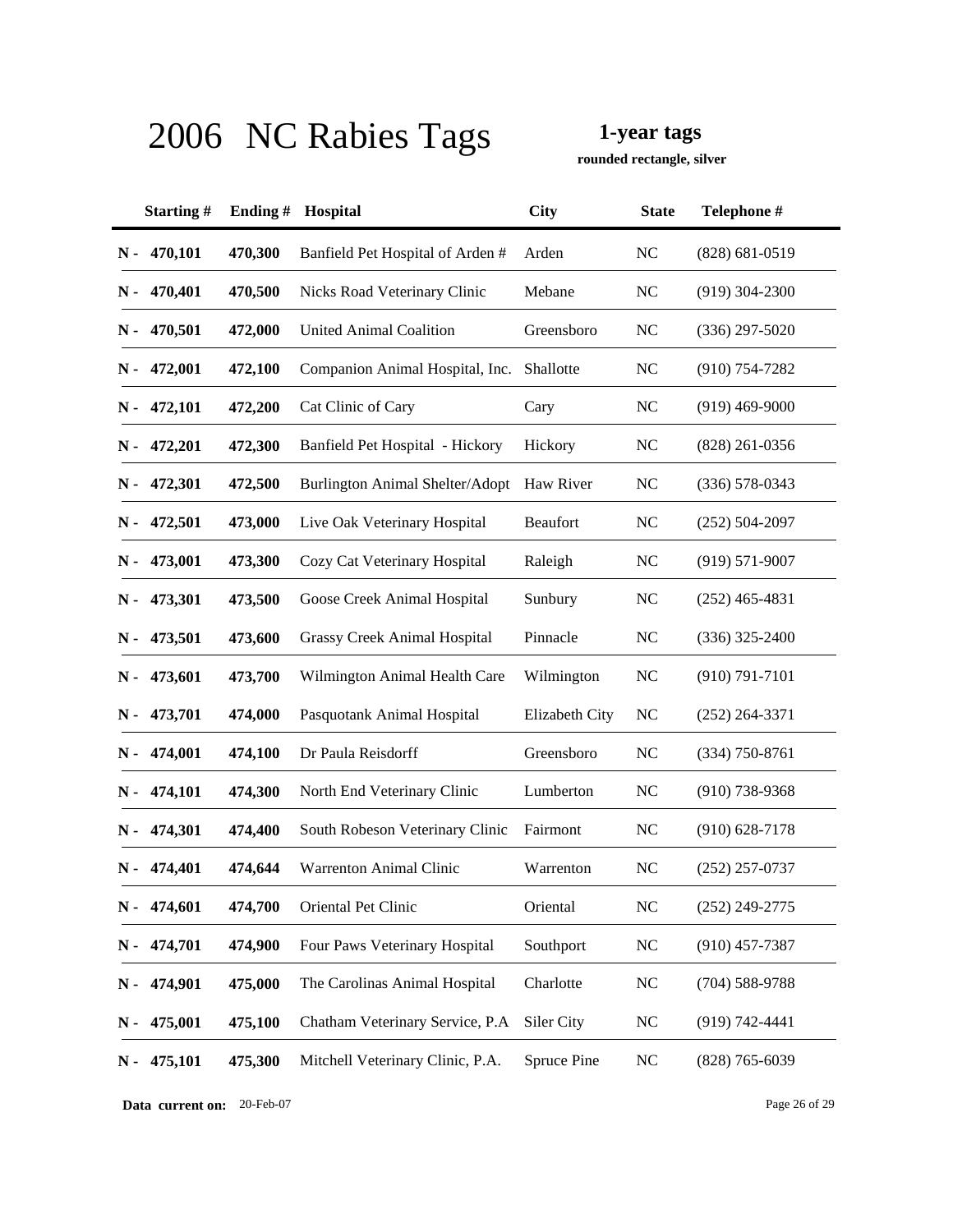**rounded rectangle, silver**

|               | Starting#     | Ending# | Hospital                                | <b>City</b>   | <b>State</b>   | Telephone #        |
|---------------|---------------|---------|-----------------------------------------|---------------|----------------|--------------------|
| $N -$         | 475,301       | 475,400 | Falconbridge Animal Hospital            | Chapel Hill   | <b>NC</b>      | $(919)$ 403-5591   |
| N -           | 475,401       | 475,500 | Haw Creek Animal Hospital of A          | Asheville     | <b>NC</b>      | $(828)$ 298-1678   |
| N -           | 475,501       | 476,000 | Brookwood Veterinary Clinic, P.         | Raleigh       | NC             | $(919)$ 779-2940   |
|               | $N - 476,001$ | 476,100 | Vet Care Mobile Service                 | Cary          | <b>NC</b>      | $(919)$ 363-0773   |
| N -           | 476,101       | 476,400 | China Grove Animal Hospital             | China Grove   | <b>NC</b>      | $(704)$ 857-1017   |
| N -           | 476,401       | 476,700 | Banfield Pet Hospital #411              | Winston-Salem | NC             | $(336)$ 765-8339   |
|               | N - 476,801   | 477,000 | Animal Center of Moore County           | Carthage      | <b>NC</b>      | $(910)$ 947-2858   |
|               | $N - 477,001$ | 477,100 | Ashe Animal Clinic                      | Jefferson     | <b>NC</b>      | $(336)$ 246-2341   |
| $N -$         | 477,101       | 477,200 | Mocksville Animal Hospital              | Mocksville    | <b>NC</b>      | $(336)$ 413-6011   |
| $N -$         | 477,201       | 477,400 | <b>Buckley Animal Hospital</b>          | Charlotte     | <b>NC</b>      | $(704) 540 - 5077$ |
| N -           | 477,401       | 477,600 | <b>Fuquay Veterinary Hospital</b>       | Fuquay-Varina | N <sub>C</sub> | $(919) 552 - 7200$ |
|               | $N - 477,601$ | 478,100 | North Davidson Veterinary Hospi Welcome |               | <b>NC</b>      | $(336)$ 731-6978   |
| N -           | 478,101       | 479,100 | Foster Animal Hospital, P.A.            | Concord       | <b>NC</b>      | $(704) 786 - 0104$ |
| N -           | 479,101       | 479,400 | Animal Hospital of Boone                | Boone         | <b>NC</b>      | $(828)$ 264-7113   |
| N -           | 479,401       | 479,500 | Southport Oak Island Animal Res         | Southport     | <b>NC</b>      | $(910)$ 457-6340   |
|               | N - 479,501   | 479,700 | Ashe Animal Clinic                      | Jefferson     | <b>NC</b>      | $(336)$ 246-2341   |
| N -           | 479,701       | 479,800 | Banfield Pet Hospital Garner #5         | Garner        | <b>NC</b>      | $(919)$ 661-1926   |
| $\mathbf N$ - | 479,801       | 480,000 | Sharon Lakes Animal Hospital, P         | Charlotte     | <b>NC</b>      | $(704)$ 552-0647   |
| $N -$         | 480,001       | 480,200 | Lake Wheeler Veterinary Hospita Raleigh |               | <b>NC</b>      | $(919) 829 - 5511$ |
| $\mathbf N$ - | 480,201       | 480,400 | Commonwealth Animal Hospital            | Charlotte     | <b>NC</b>      | $(704)$ 370-0767   |
| $\mathbf N$ - | 480,401       | 480,500 | Banfield Pet Hospital - Hickory         | Hickory       | <b>NC</b>      | $(828)$ 261-0356   |
| N-            | 480,501       | 480,700 | Davis Animal Hospital                   | Statesville   | NC             | $(704)$ 872-6224   |

**Data current on:** 20-Feb-07 Page 27 of 29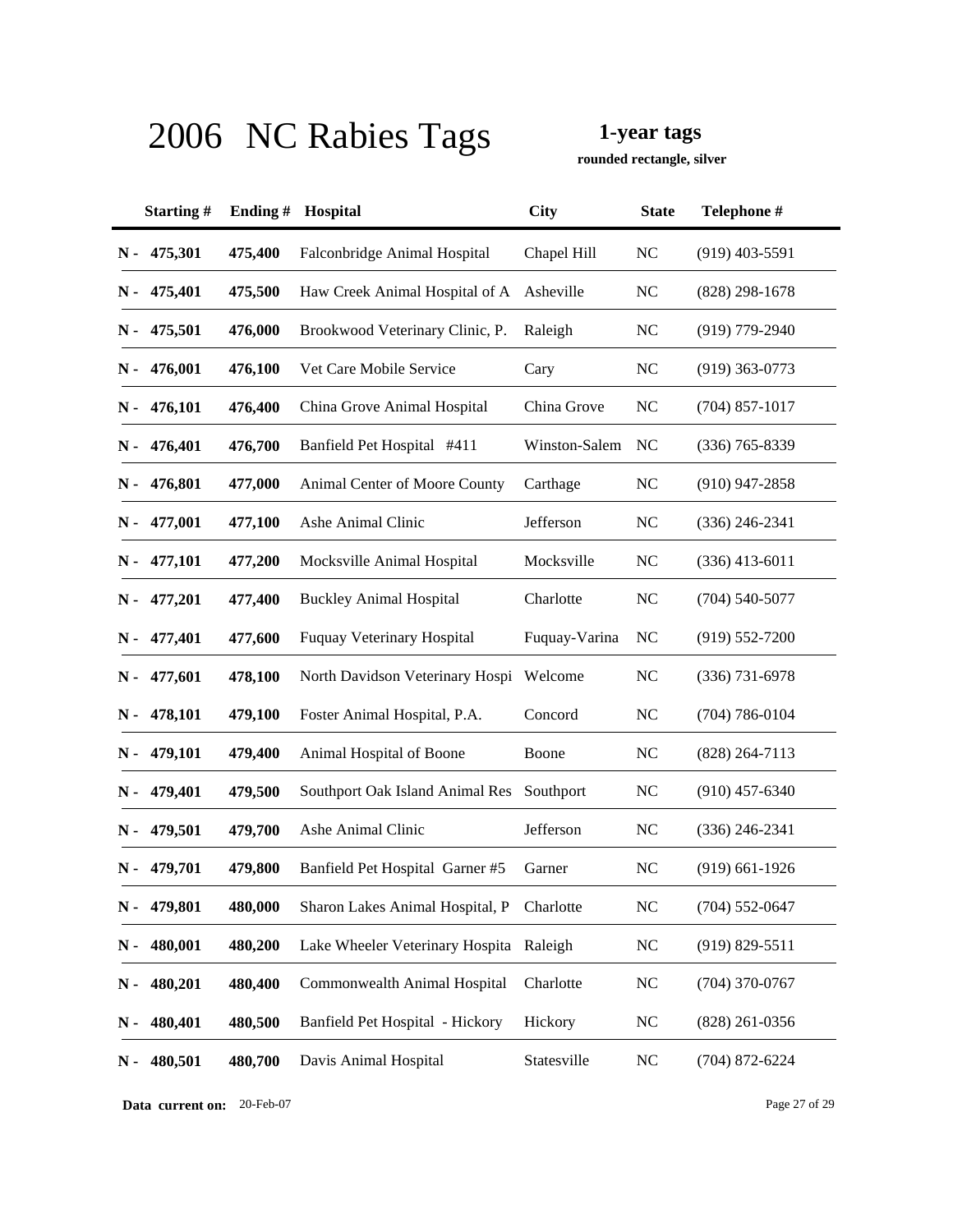**rounded rectangle, silver**

|               | Starting# | Ending# | Hospital                                    | <b>City</b>        | <b>State</b>   | Telephone #        |
|---------------|-----------|---------|---------------------------------------------|--------------------|----------------|--------------------|
| $N -$         | 480,701   | 481,000 | Pet Overpopulation Patrol                   | Chapel Hill        | <b>NC</b>      | $(919)$ 942-2250   |
| N -           | 481,001   | 481,200 | Rocky Point Animal Hospital                 | <b>Rocky Point</b> | <b>NC</b>      | $(910)$ 602-6633   |
| N -           | 481,201   | 482,000 | Guilford Co Env Health, Attn Bar Greensboro |                    | <b>NC</b>      | $(336) 641 - 4812$ |
| N -           | 482,001   | 482,200 | Animal Center of Moore County               | Carthage           | <b>NC</b>      | $(910)$ 947-2858   |
| N -           | 482,201   | 482,700 | Vets for Pets Animal Hospital of            | Dunn               | <b>NC</b>      | $(910) 892 - 3540$ |
| N -           | 482,701   | 482,800 | Dr Karla Bean                               | Salisbury          | <b>NC</b>      | $(704)$ 637-7485   |
| N -           | 482,801   | 483,200 | Steele Creek Animal Hospital, In            | Charlotte          | <b>NC</b>      | $(704) 588 - 4400$ |
| N-            | 483,201   | 483,300 | Matthews Animal Clinic, P.A.                | Matthews           | <b>NC</b>      | $(704)$ 847-9856   |
| N -           | 483,301   | 483,500 | Animal Hospital of Marion                   | Marion             | <b>NC</b>      | (828) 724-4774     |
| N -           | 483,501   | 483,700 | Animal Hospital of Beulaville, P.           | Beulaville         | <b>NC</b>      | $(910)$ 298-8188   |
| N -           | 483,701   | 484,000 | Pasquotank Animal Hospital                  | Elizabeth City     | <b>NC</b>      | $(252)$ 264-3371   |
| N -           | 484,001   | 484,200 | Newton Veterinary Clinic                    | Newton             | <b>NC</b>      | $(828)$ 464-5020   |
| N -           | 484,201   | 484,300 | Haw Creek Animal Hospital of A              | Asheville          | <b>NC</b>      | $(828)$ 298-1678   |
| N -           | 484,301   | 484,400 | Village Animal Hospital                     | Mooresville        | <b>NC</b>      | $(704)$ 660-9663   |
| $N -$         | 484,401   | 484,600 | Freer Equine Mobile Vet Svcs                | Tryon              | <b>NC</b>      | $(828) 894 - 2627$ |
| N -           | 484,601   | 484,800 | Banfield Pet Hospital Durham #              | Durham             | <b>NC</b>      | $(919) 620 - 8142$ |
| N -           | 484,801   | 484,900 | Goose Creek Animal Hospital                 | Sunbury            | N <sub>C</sub> | $(252)$ 465-4831   |
| N -           | 484,901   | 485,000 | Matthews Animal Clinic, P.A.                | Matthews           | <b>NC</b>      | $(704)$ 847-9856   |
| N-            | 485,001   | 485,100 | All Saints Animal Hospital                  | Hendersonville     | <b>NC</b>      | $(828)$ 697-1717   |
| $\mathbf N$ - | 485,101   | 485,200 | Kindness Mobile Spay-Neuter Cl              | Maysville          | <b>NC</b>      | $(252)$ 422-6770   |
| $\mathbf N$ - | 485,201   | 485,400 | Animal Care Clinic of Concord               | Concord            | <b>NC</b>      | $(704) 786 - 6669$ |
| $N -$         | 485,401   | 485,600 | <b>Tysor Veterinary Clinic</b>              | Siler City         | <b>NC</b>      | (919) 742-3646     |

**Data current on:** 20-Feb-07 Page 28 of 29